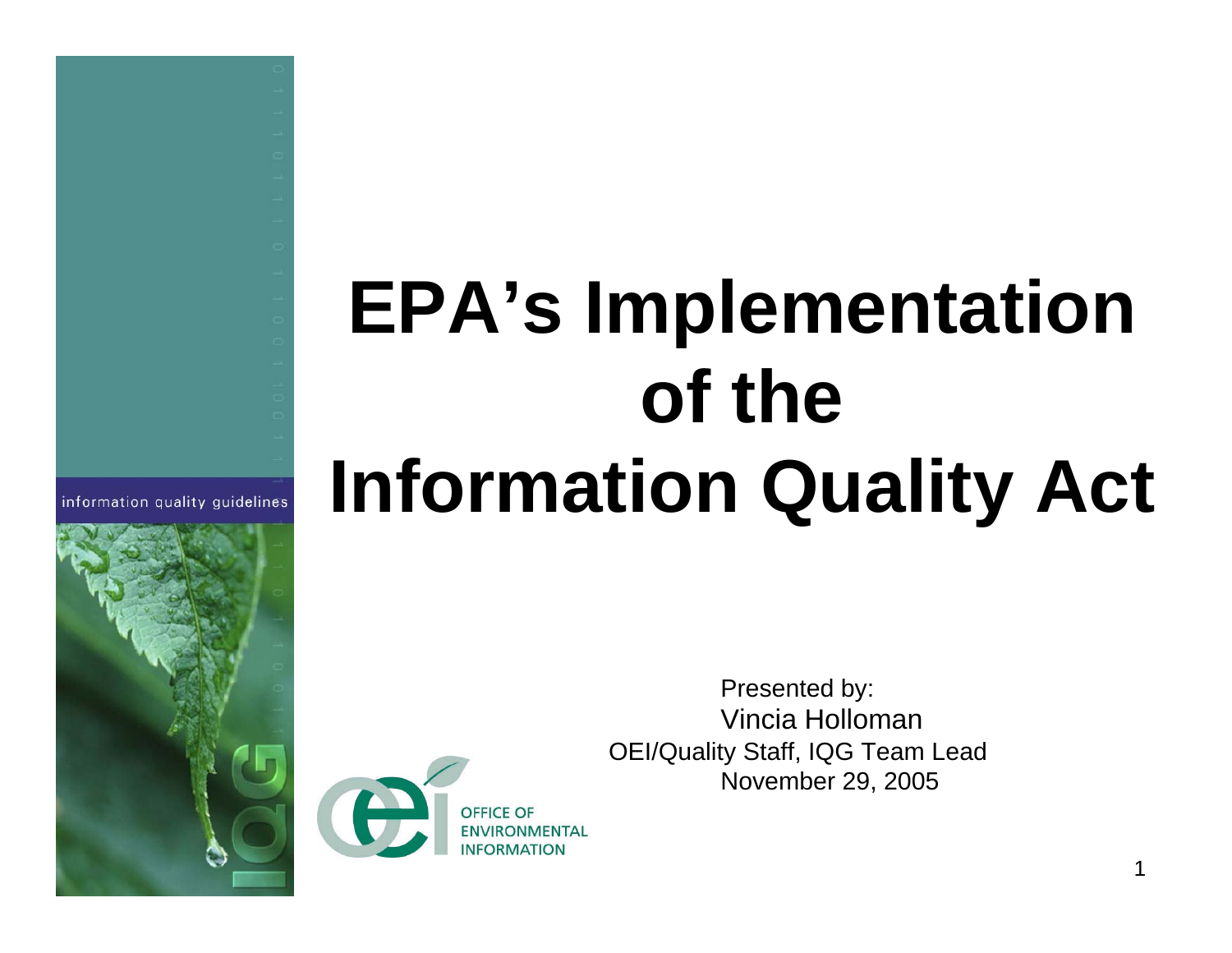# **Training Objectives**

information quality quidelines



- • Participants will acquire:
	- Information on the origins and intent of the 2001 Data Quality Act/Information Quality Act (DQA/IQA)
	- Understanding of EPA's Implementation of its Information Quality Guidelines (IQGs)
	- Knowledge of tools and processes that facilitate management of the IQGs at EPA
	- Appreciation of the value of the IQGs in enhancing the quality of EPA's information disseminations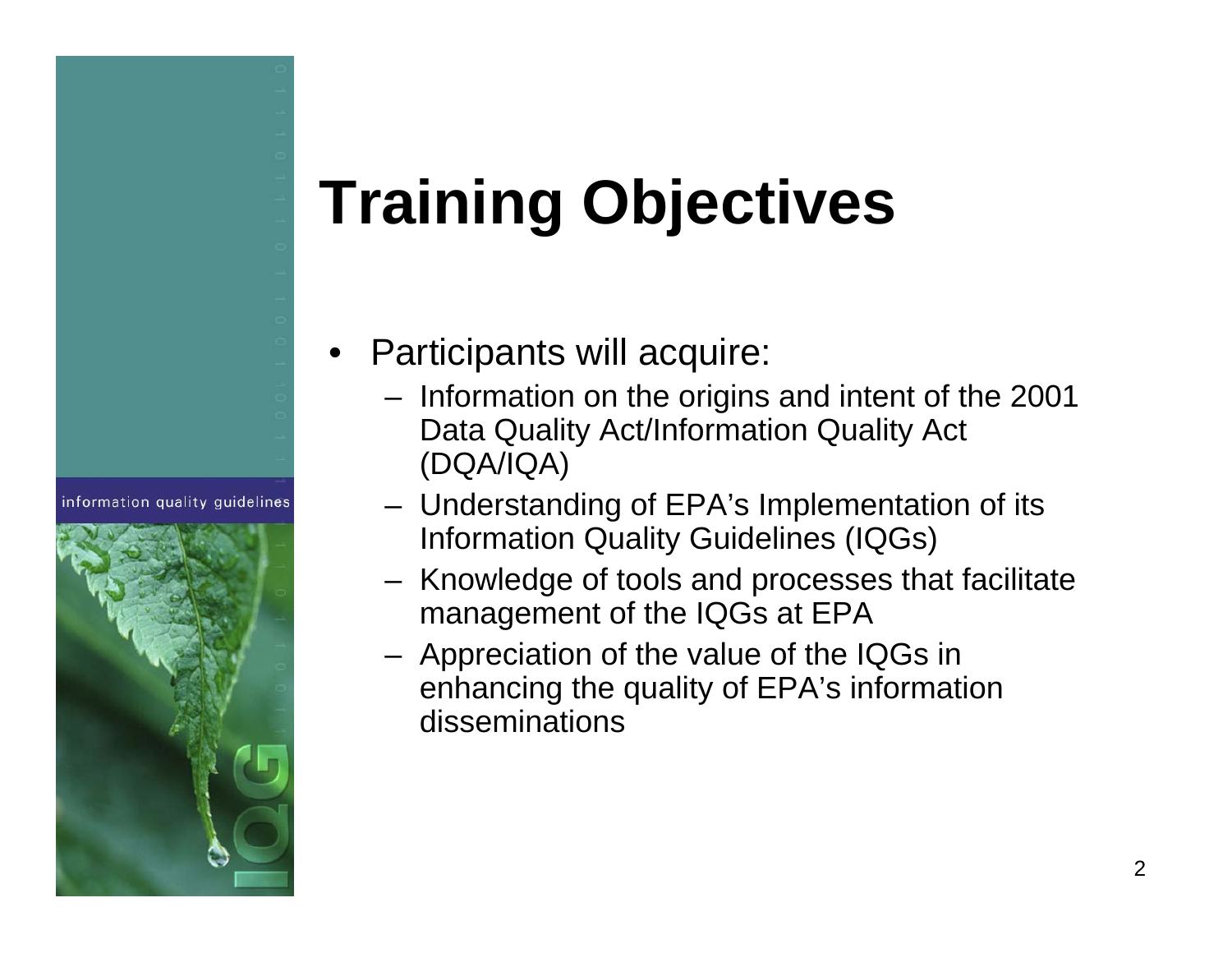

# **Overview**

- • Origin, Legislative Authority and Guidance
	- Role of the Office of Management & Budget (OMB)
	- Impacts on Federal Agencies
- EPA's Approach to Implementation
	- Agency-wide commitment / OEI's oversight
	- Public participation
	- Key players
		- Quality Staff management
		- •"information owners"
		- •Office of General
		- •OMB
- • Responding to requests from "affected" persons
	- Processing initial Requests for Correction (RFC)
	- Processing Requests for Reconsideration (RFR)
- •How do we measure success at EPA?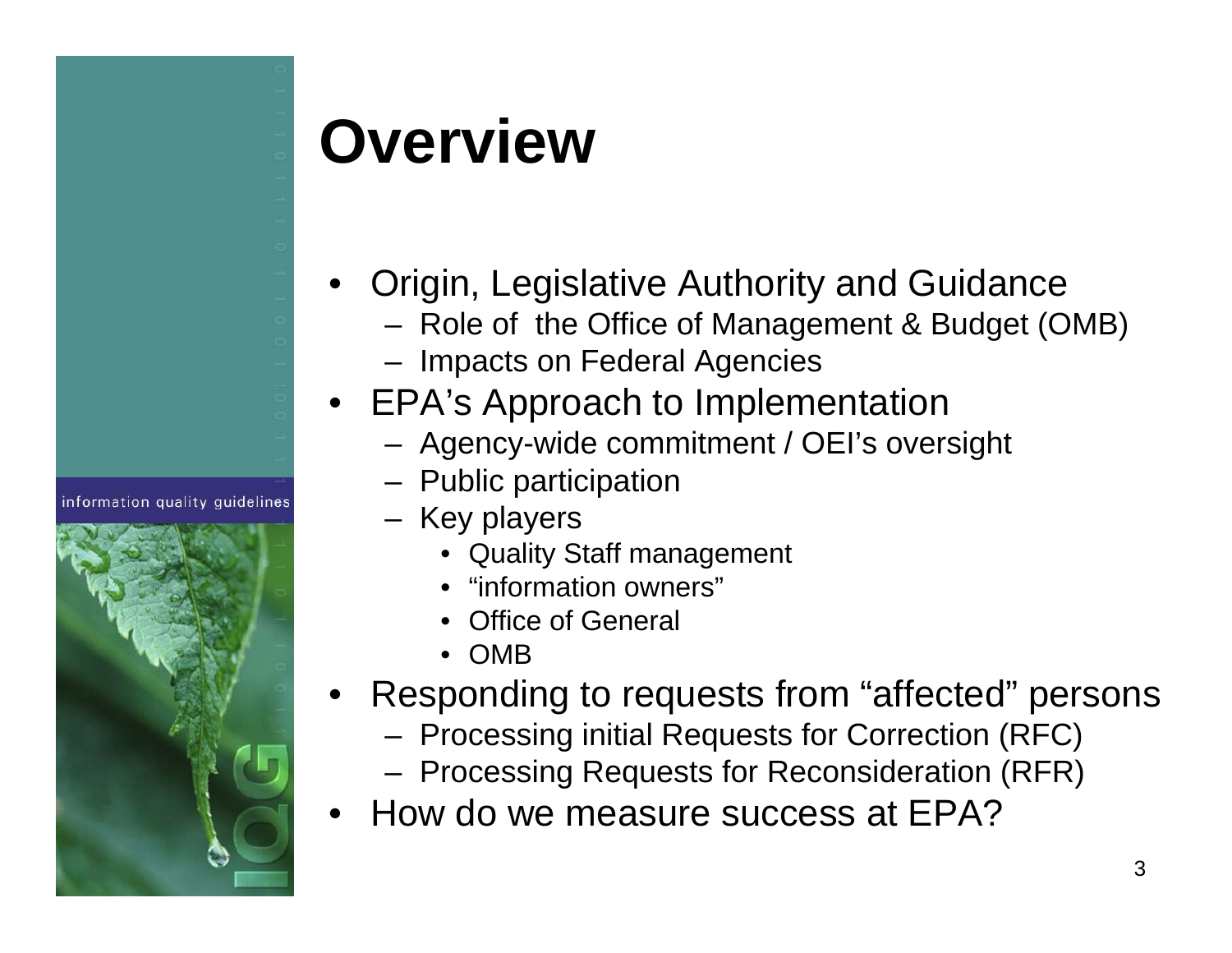**Objective #1**

# **Origin and Authority of the 2001 Data Quality Act**

4



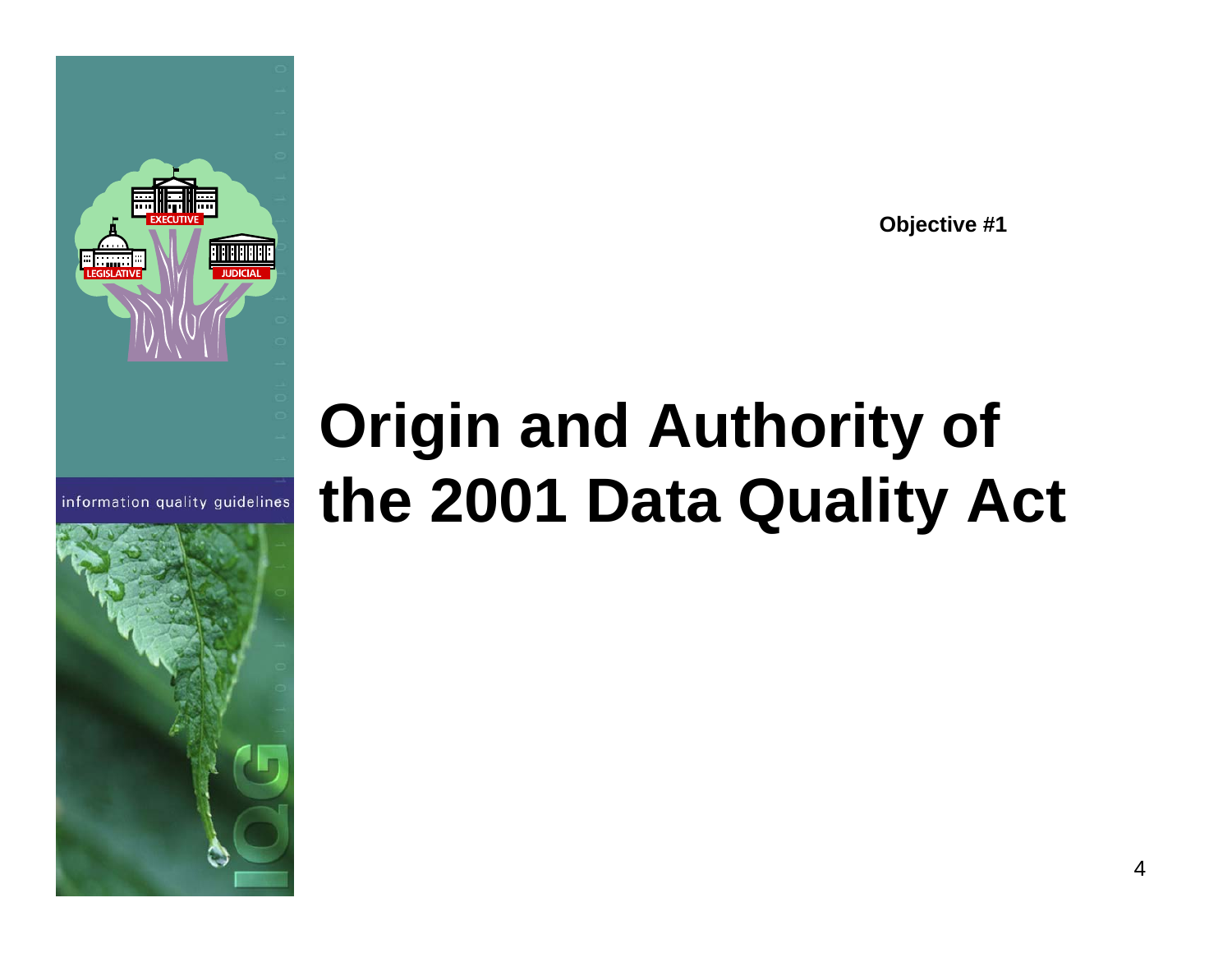

information quality quidelines



# **Legislative Authority**

- • DQA/IQA
	- Amendment to 2001 Omnibus Appropriations Bill
- Section 515 (a) of the U.S. Treasury and General Government Appropriations Act for FY 2001 (Public Law 106–554; H.R. 5658)
	- requires government-wide standards "for ensuring and maximizing" the quality of information disseminated by Federal agencies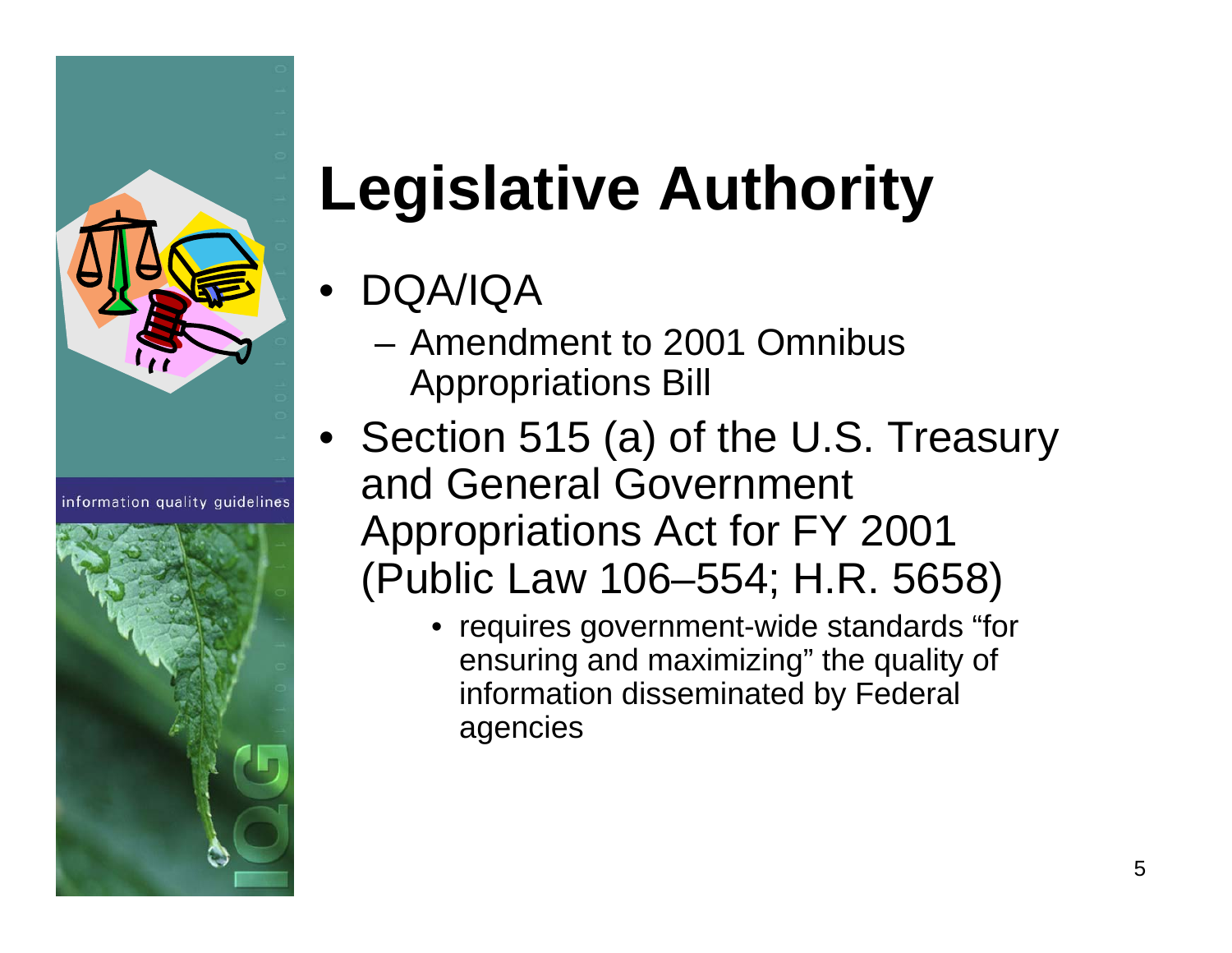

information quality quidelines



# **OMB's Oversight**

- Issued "Guidelines for Ensuring and Maximizing the Quality, Objectivity, Utility and Integrity of Information Disseminated by Federal Agencies" (67 FR 8452; February 22, 2002)
- EPA issued its "Guidelines" within deadlines established by OMB (EPA/260R-02-008, October, 2002)
- and the state of The Guidelines are not judicially reviewable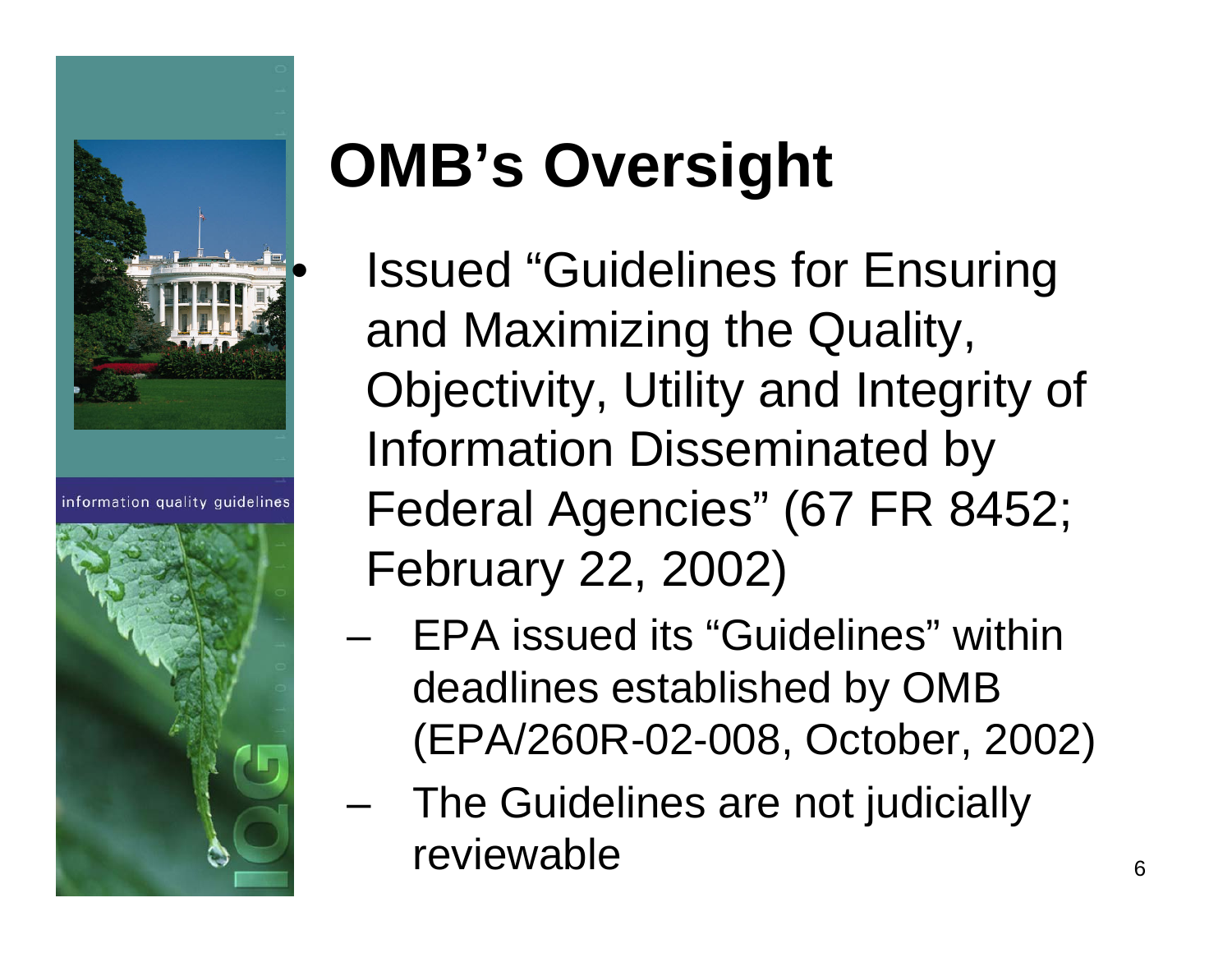### **"Quality" - Essence of the OMB's Guidelines**

- Defines "quality" as:
	- "Objectivity" information that is unbiased, accurate and reliable
	- "Integrity" information that cannot be compromised, falsified or changed without proper authorization
	- "Utility" refers to the usefulness of the information to the intended user
- Information must also be transparent and reproducible



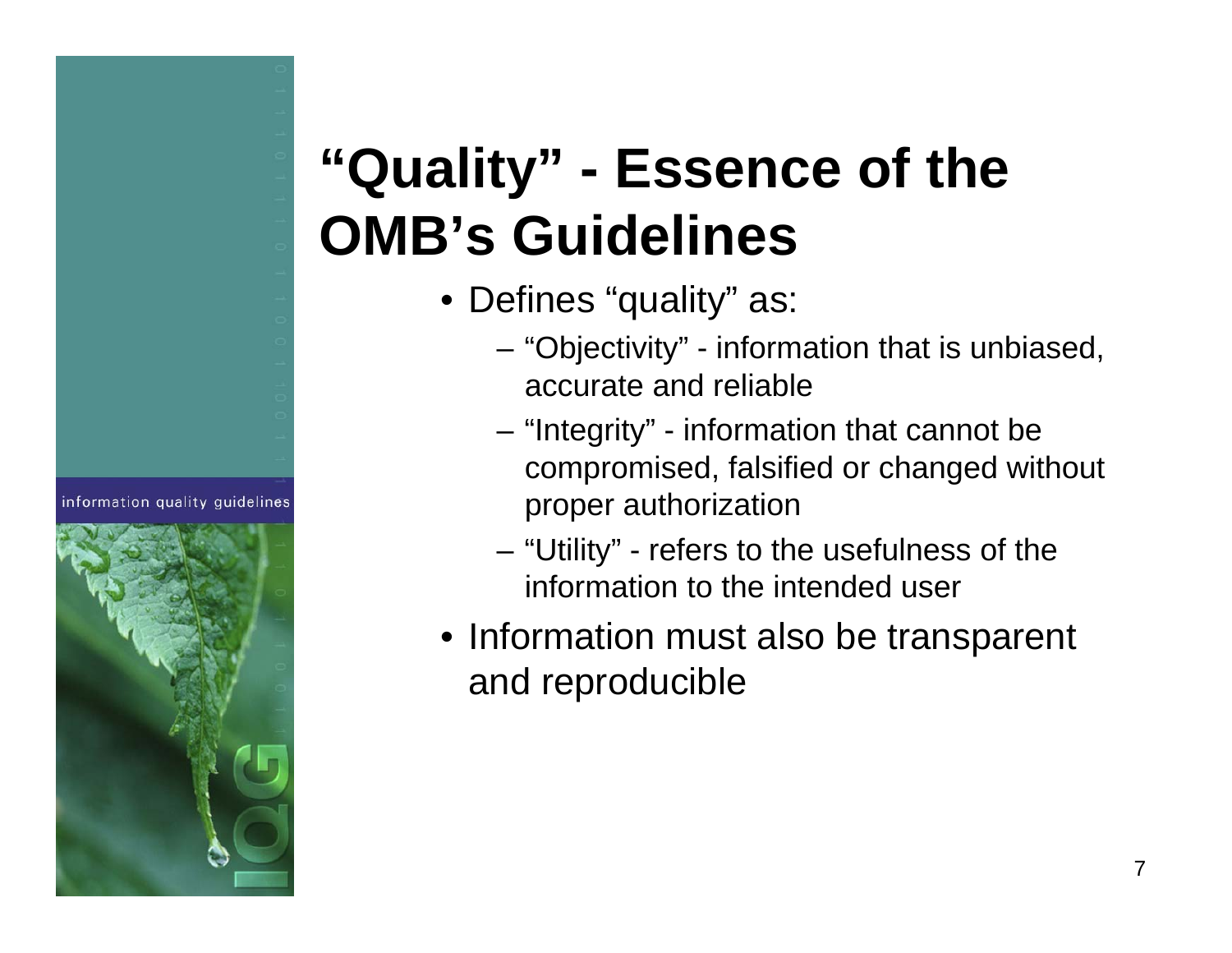### **"Quality" - Essence of the OMB's Guidelines, contd..**

- The OMB Guidelines endorse a higher degree of quality for "influential scientific, financial or statistical information"
	- and the state of the state For risk assessment information, considered to be influential, OMB referenced SDWA 1996 Amendments as the standard for "quality"



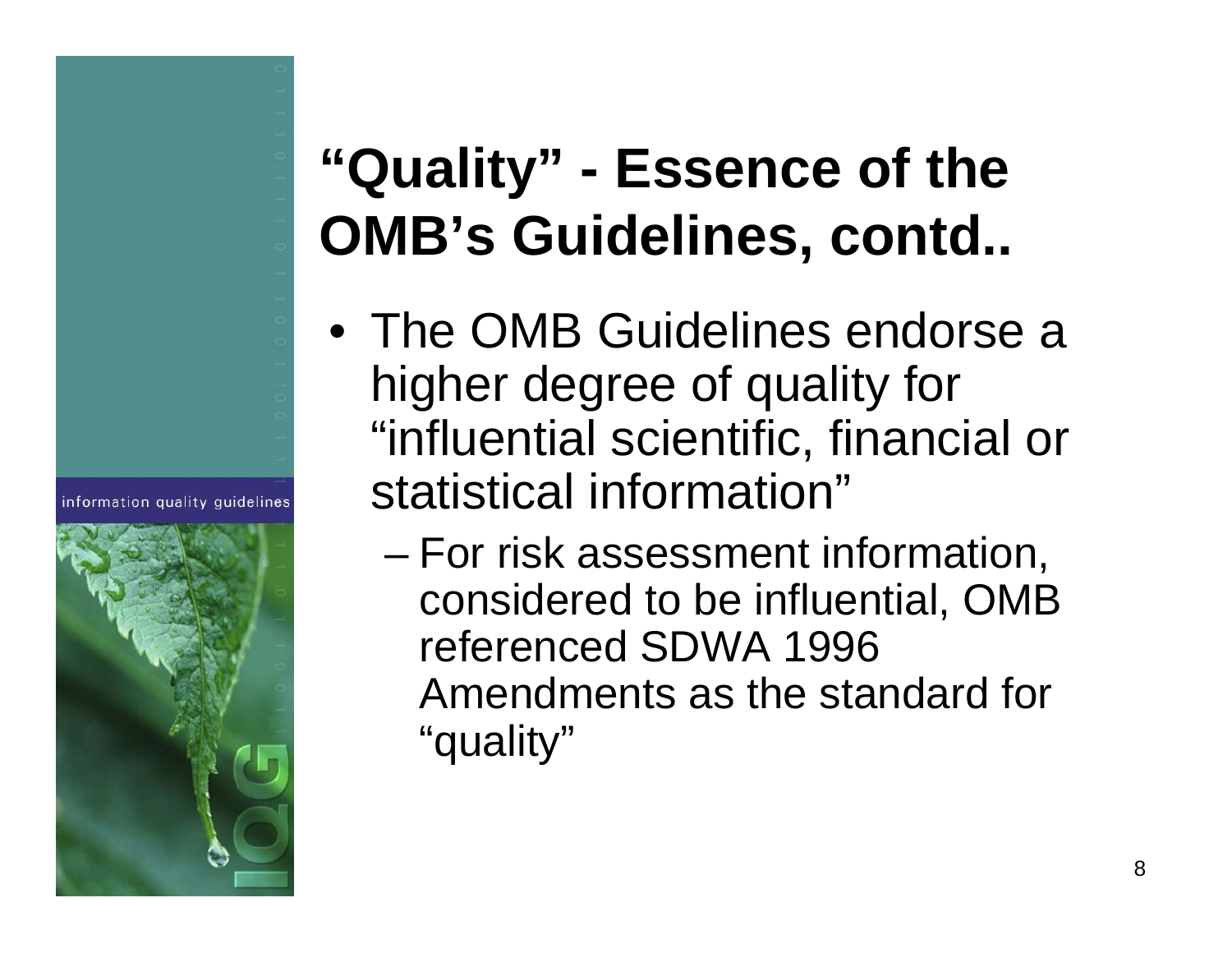## **Additional Scope of OMB's Guidelines**

- Define disseminated information products
	- and the state of the state Include all paper and electronic materials
- Define information not considered a "dissemination"
	- and the state of Someone's opinion

information quality quidelines

and the state of the state Individual correspondence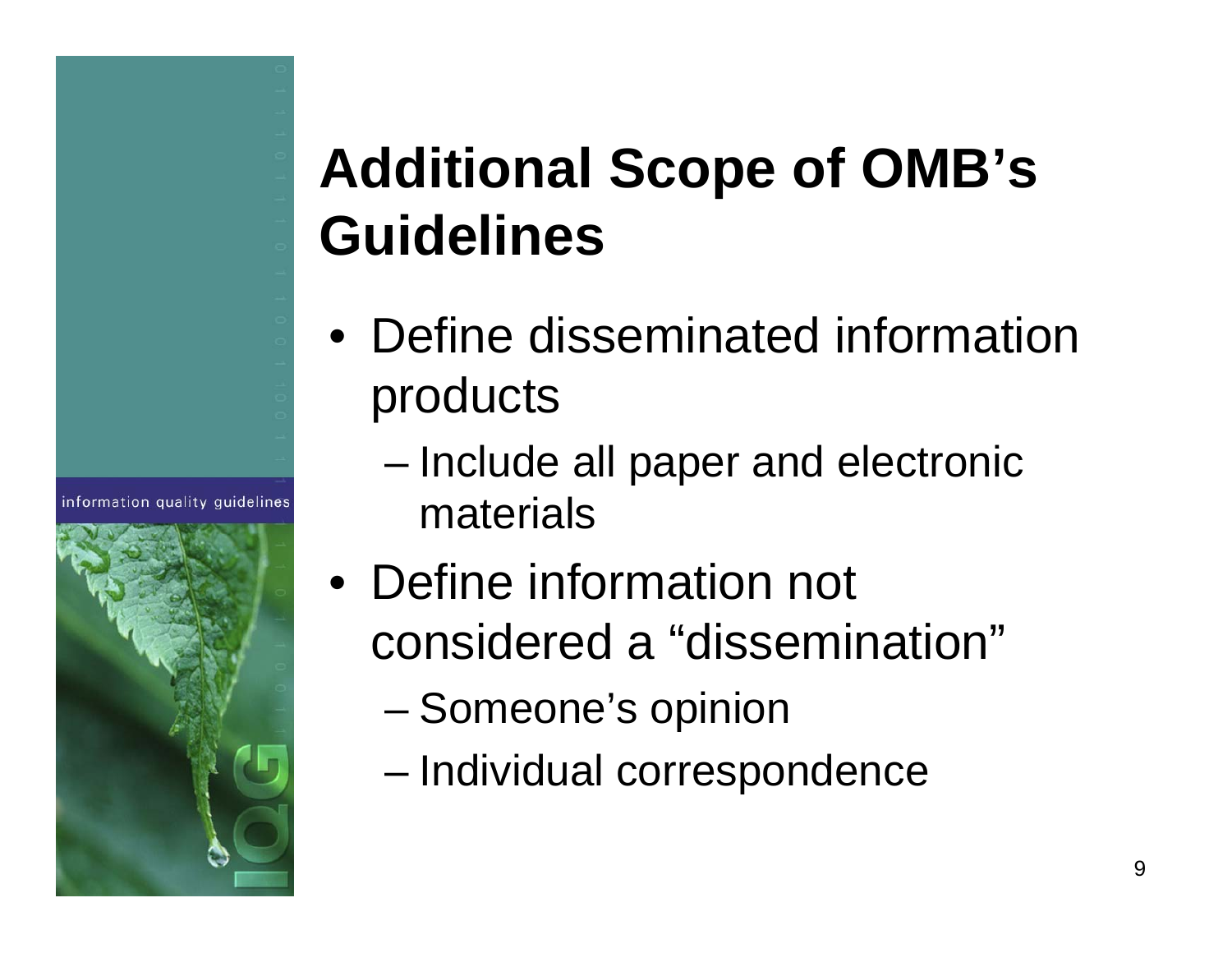## **Additional Scope of OMB's Guidelines contd..**

- • Define administrative procedures for responding to requests for correction on disseminated information
	- Request for Correction (RFC)

- Request for Reconsideration (RFR)
- • Require establishing pre-dissemination procedures for information products
- • Require annual reporting to OMB on implementation of the IQA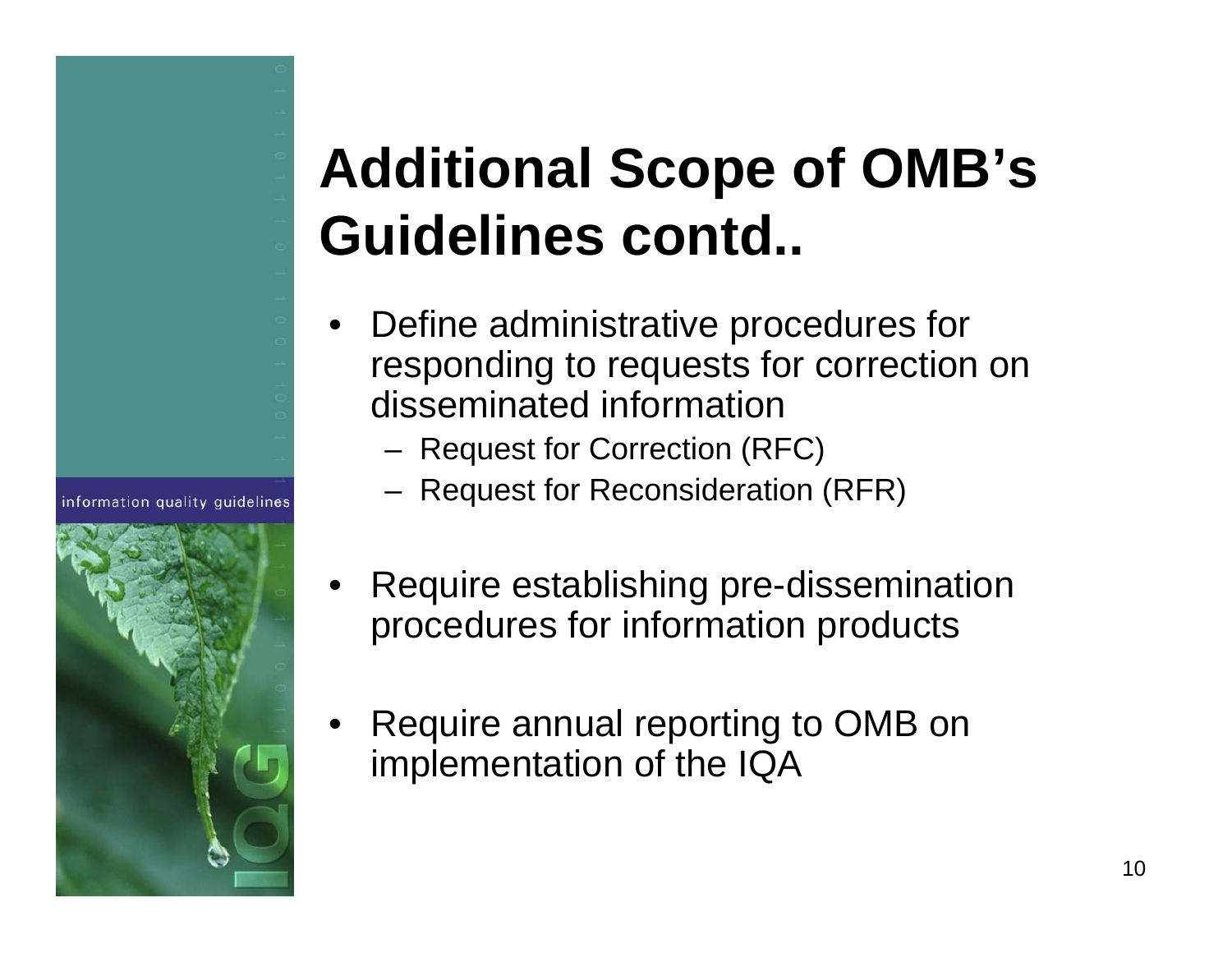

information quality quidelines



# **How Are We Doing?**

- This concludes the first training objective
	- and the state of the state Five minutes of open discussion & stretch break
		- Questions and Answers??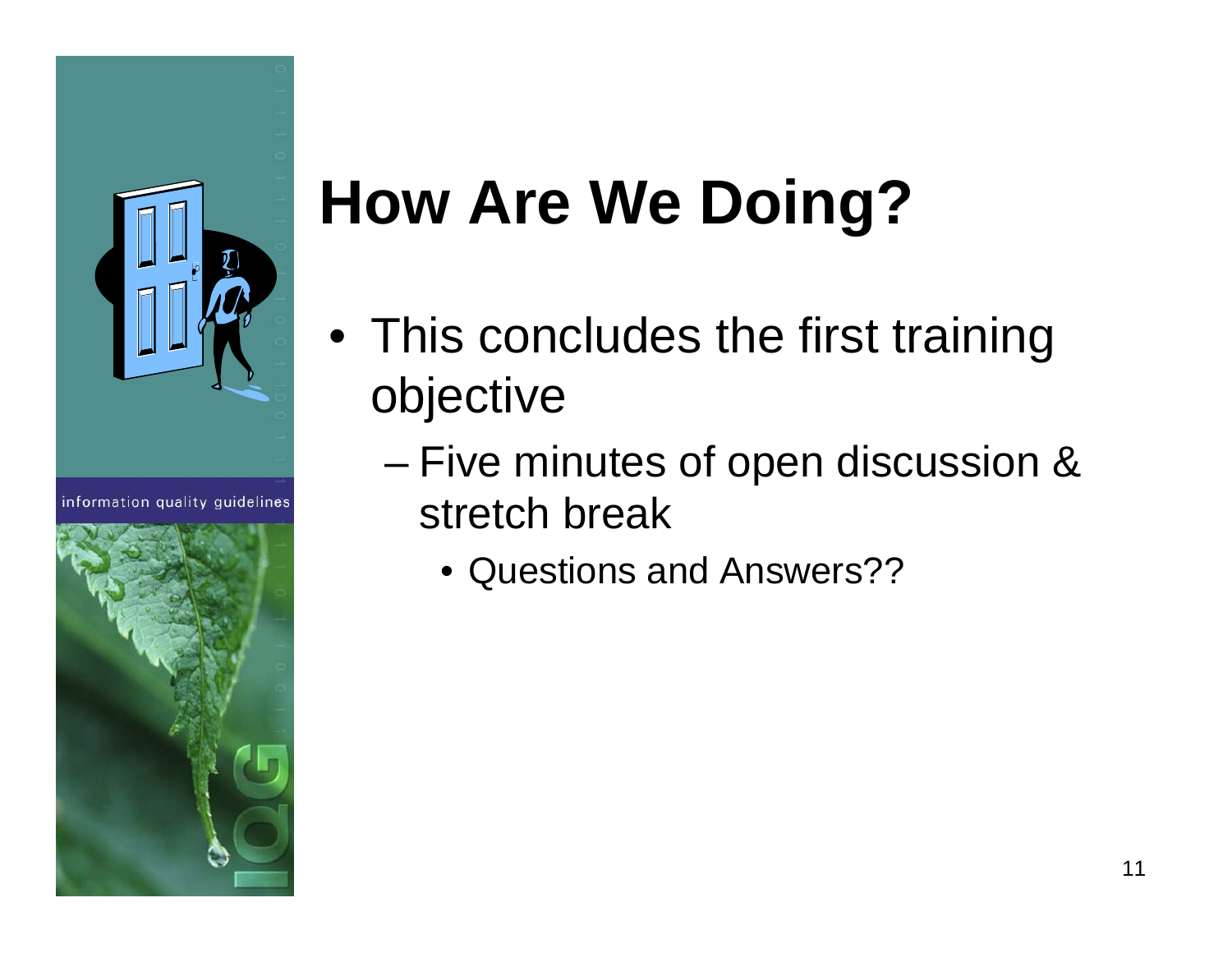**Objective #2**

# **EPA's Information Quality Guidelines**

Implementation of the DQA/IQA and impacts on the quality of information disseminated at EPA



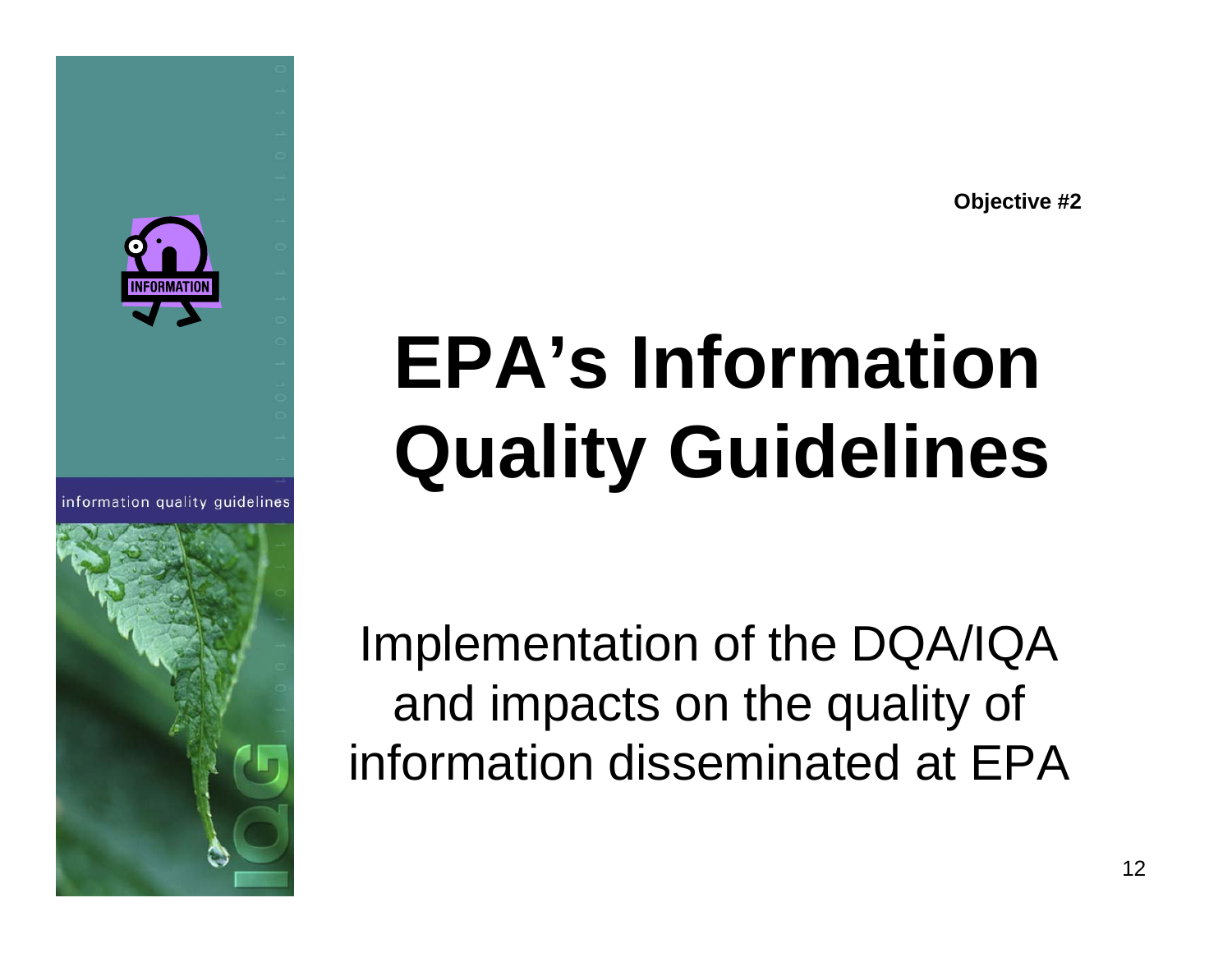# **How Did EPA Achieve Implementation of the IQA?**

• OEI/CIO commitment to information quality

- Cross -Agency Workgroups
- Open comment review process
	- Appendix A contains comments
- Agency commitment to electronically accessible information
	- Public Access via IQG Web site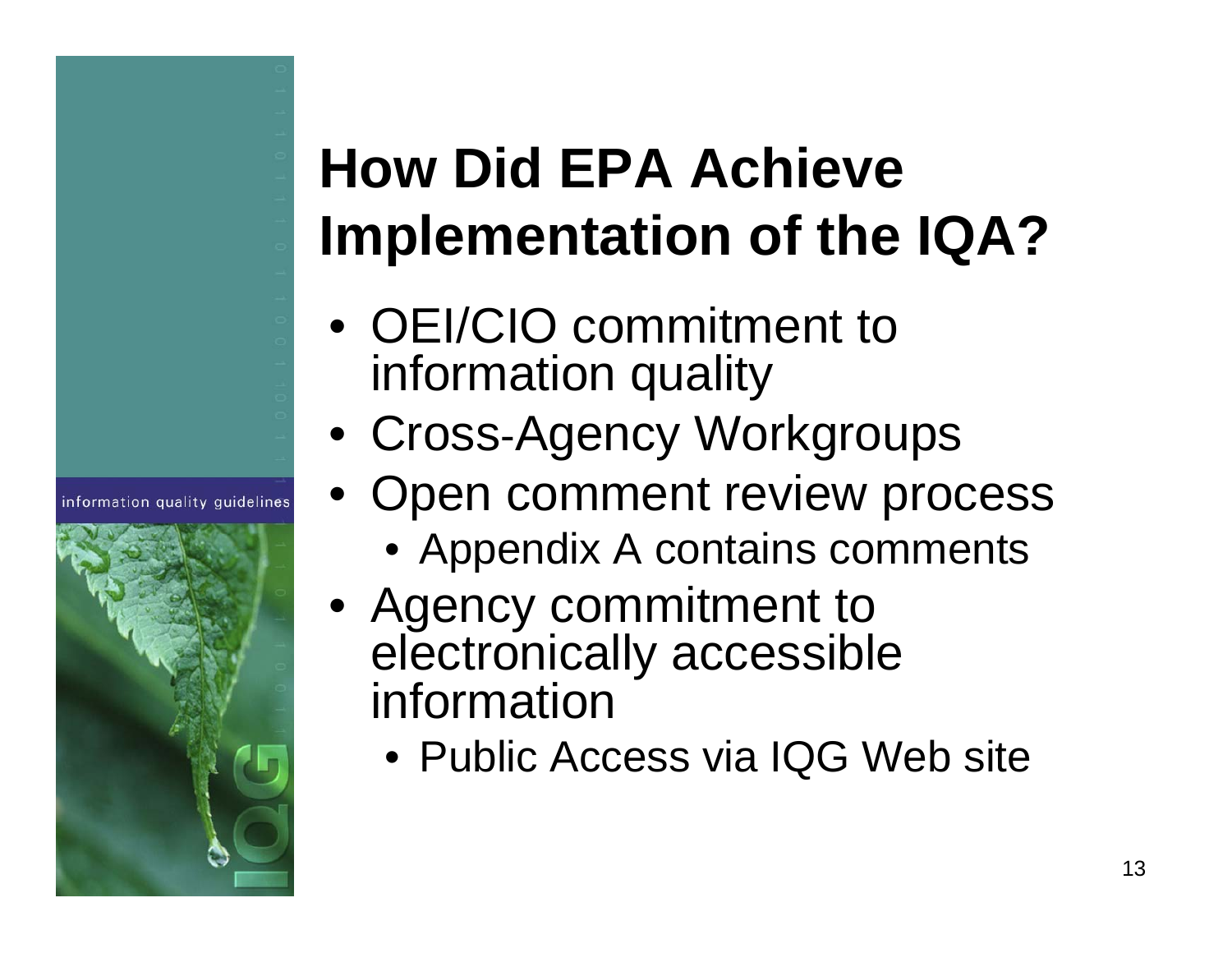## **Managing the IQGs – Three years Later**

- Continued OEI Oversight
	- Managed by OEI/Quality Staff
	- Conduct routine training
- Oversight by Office of General **Counsel**
- "Information owners" are key to success – upper management support is integral
- Routine oversight by OMB

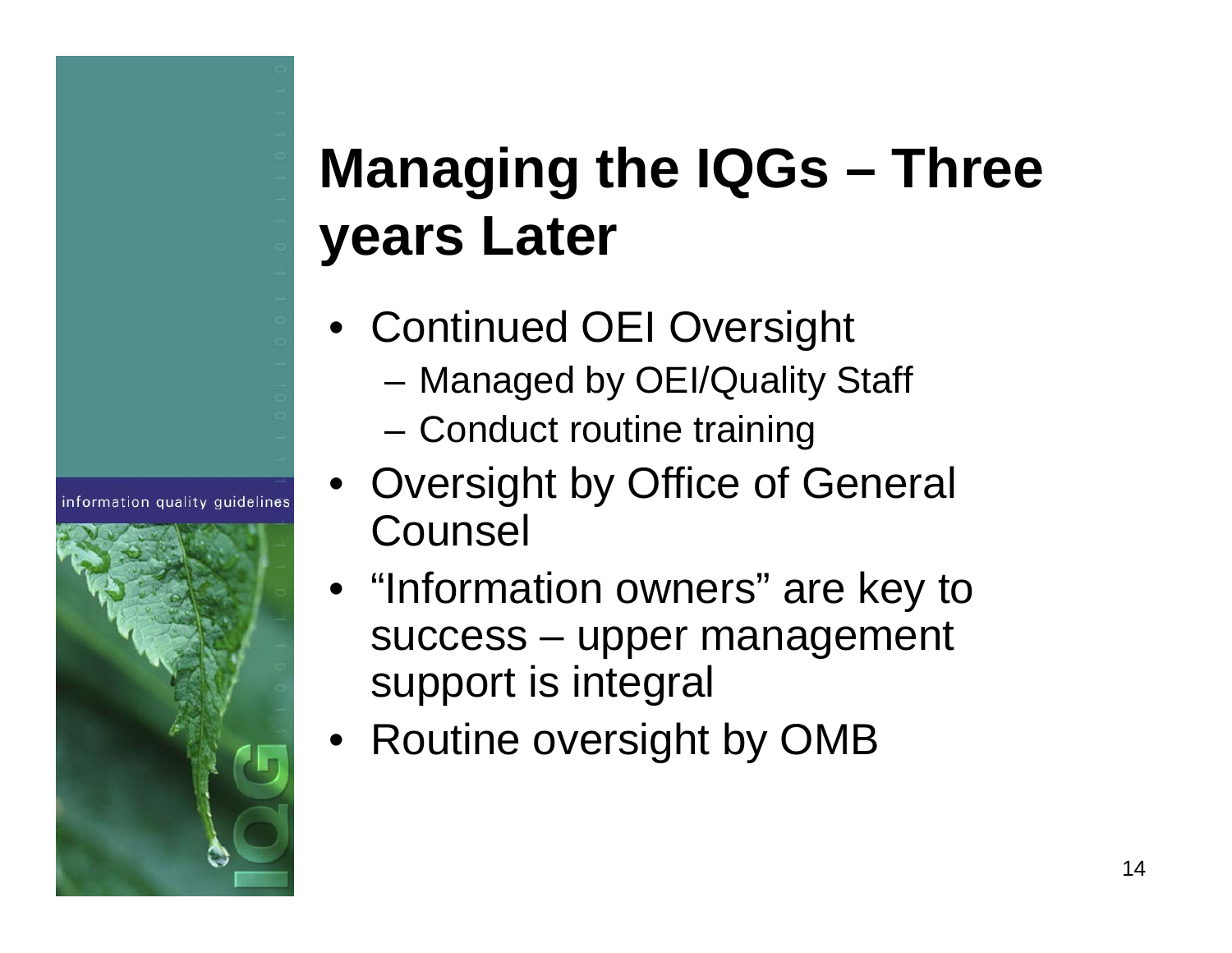## **EPA's Information Subject to the IQGs**

- Information produced and "disseminated" by EPA to:
	- and the state of the state support or represent EPA's viewpoint
		- formulate or support a regulation, guidance, or other Agency decision or position

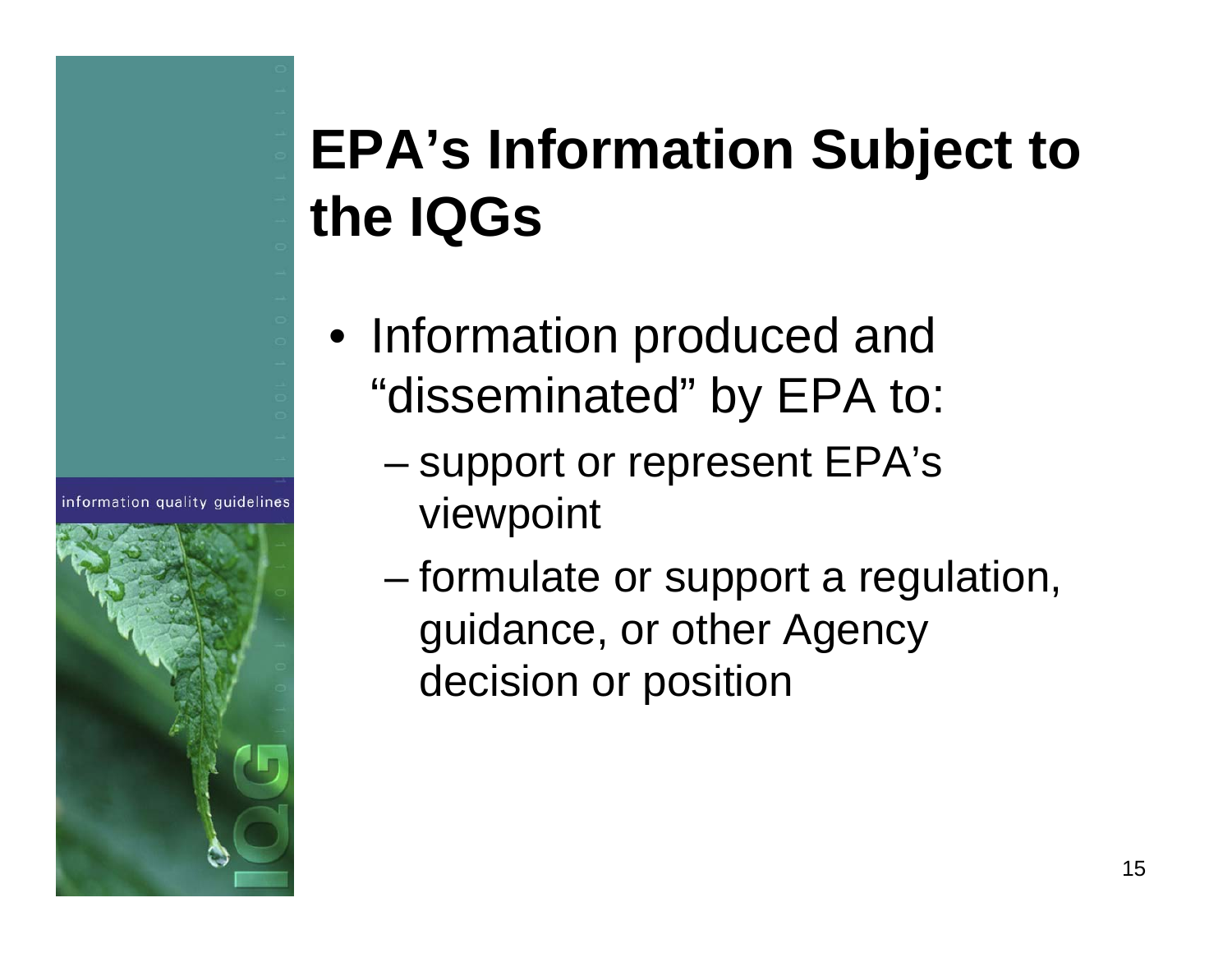### **How Does EPA Define "Information?"**

- • For the purposes of the Guidelines, "information" generally includes any communication or representation of knowledge such as facts or data, in any medium or form
- Also includes preliminary information such as:
	- "draft" products undergoing peer review
	- Information formulating or supporting regulations or guidelines, disseminated via e-DOCKET or Federal Register Notices, etc.



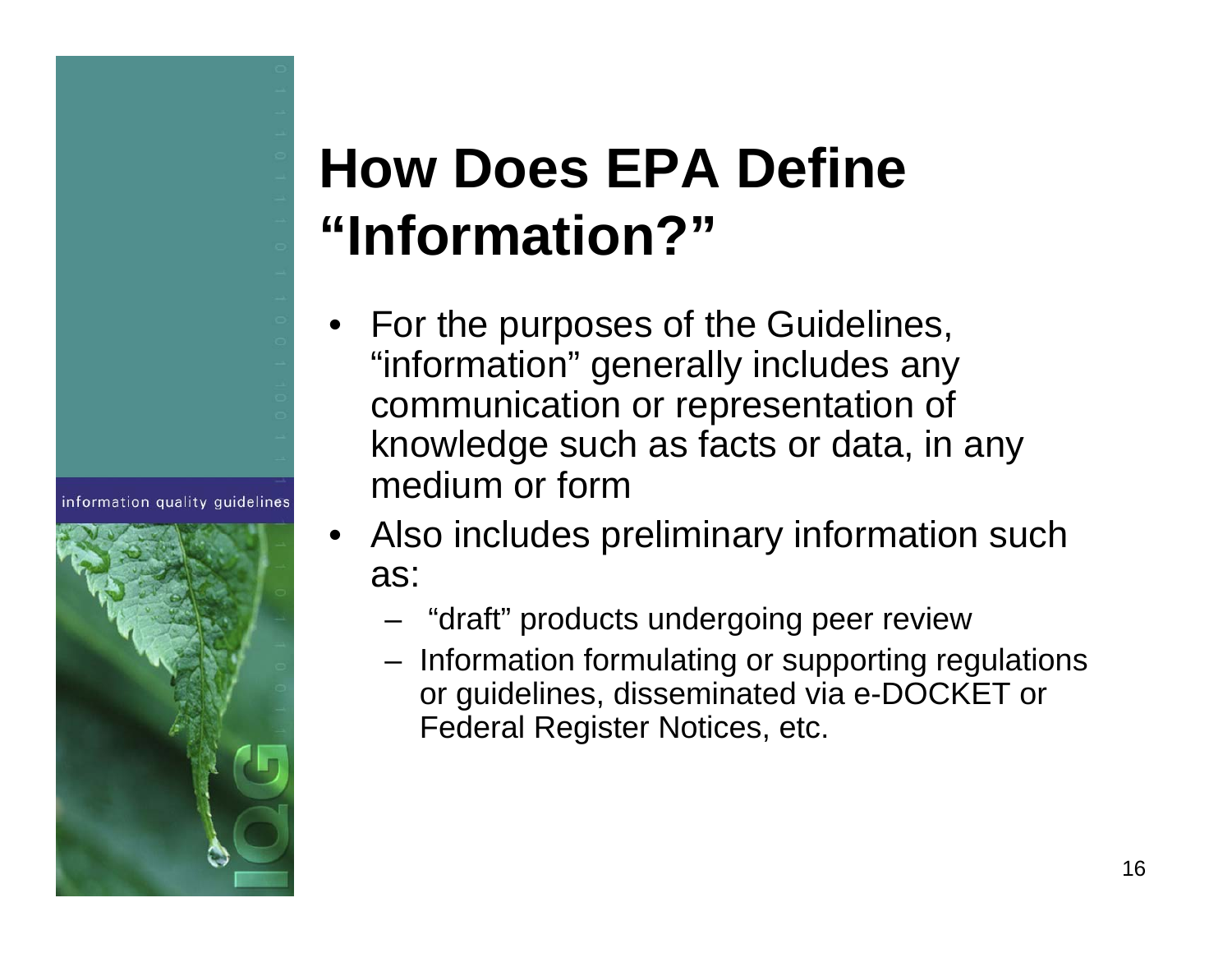#### **How Does EPA Define "Disseminated" Information?**

- For the purposes of the Guidelines, "dissemination" refers to information that support Agency's decision or position, that EPA distributes or sponsors the distribution of, normally via a Web page
	- Not all Web content is considered "disseminated information"

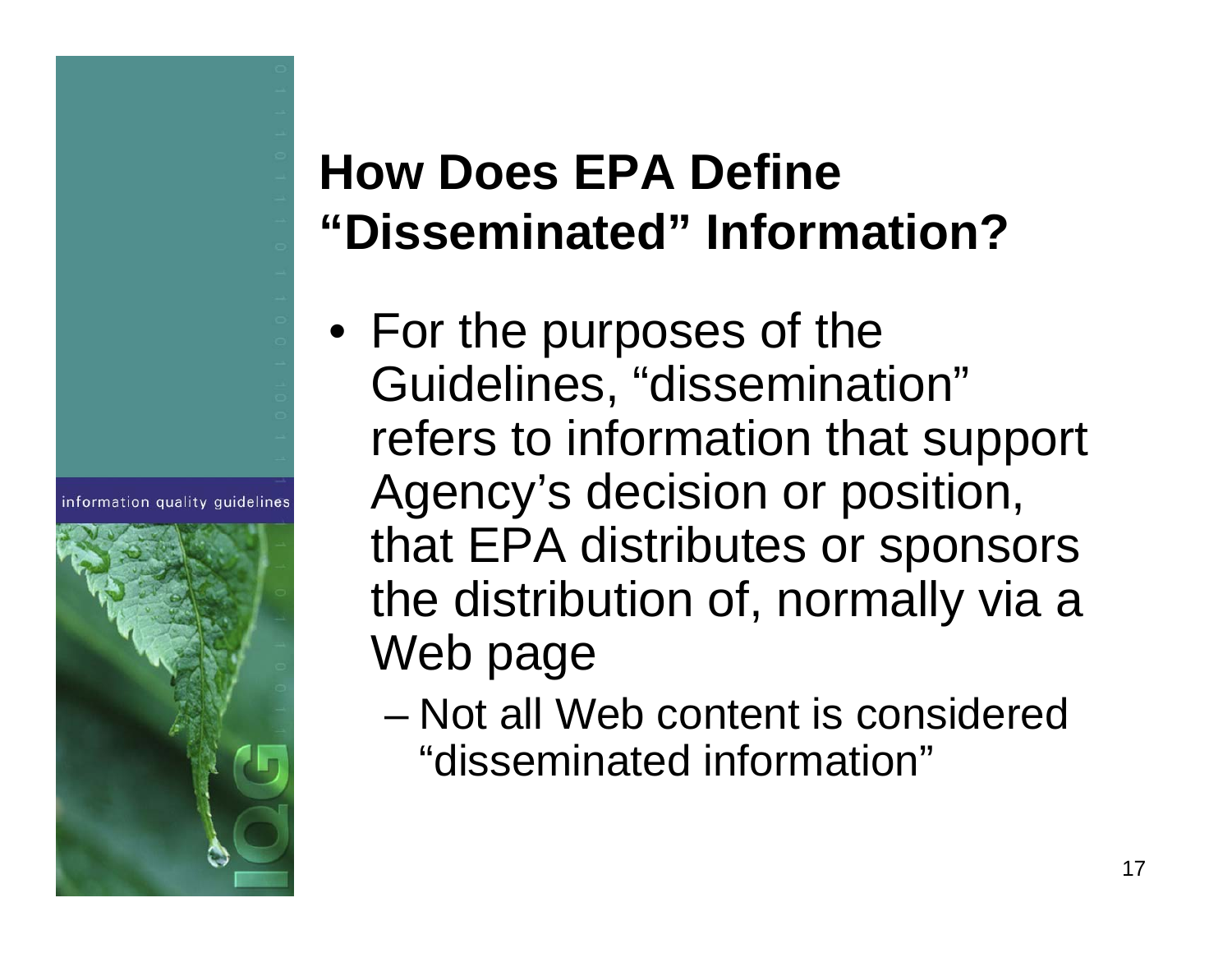### **Methods of Dissemination**

•• Web sites, libraries, dockets, email, speeches, testimonies, reports to Congress, stakeholder and other public meetings, conference presentations, court filings, federal register notices, hotlines, more….



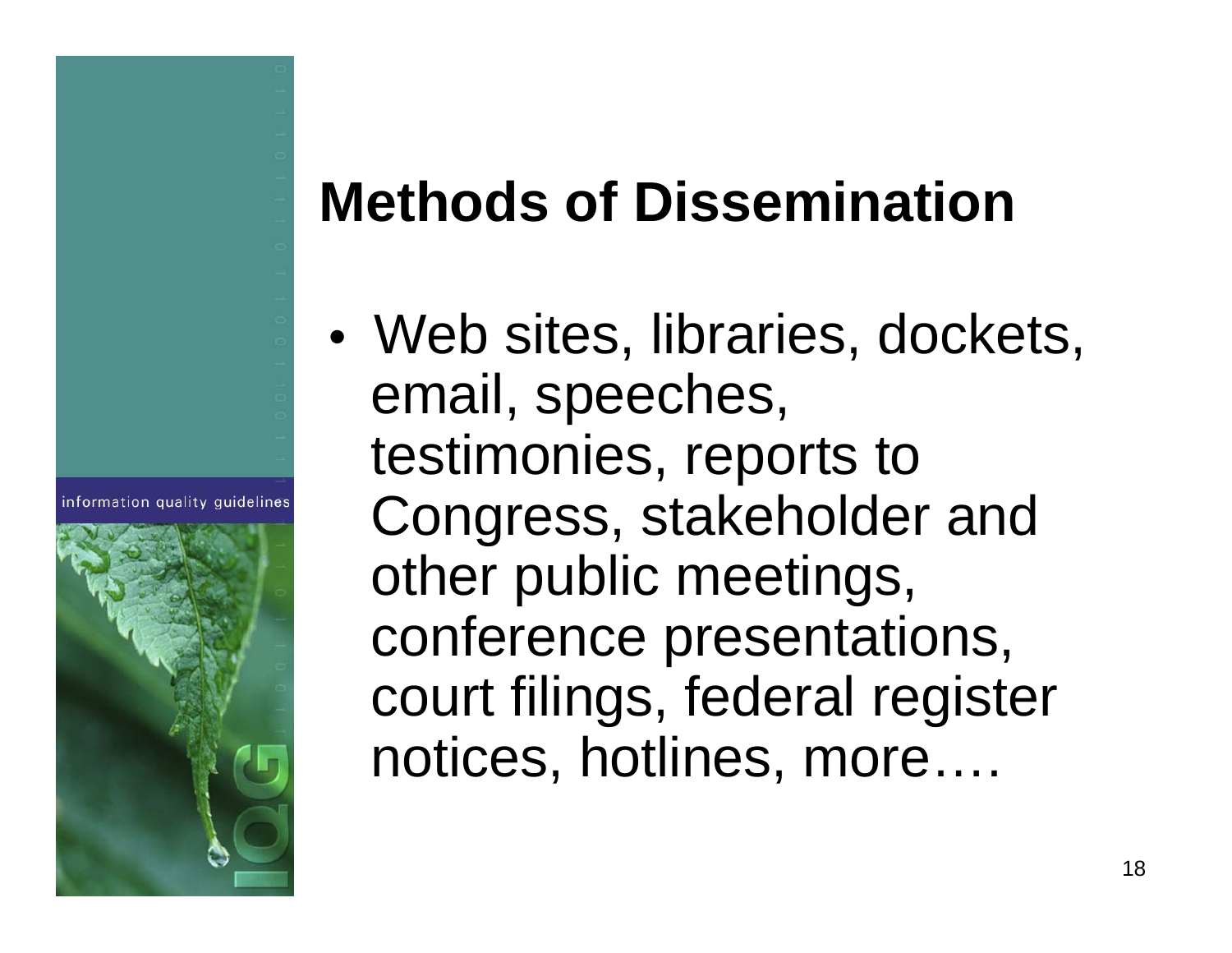

information quality quidelines



# **Information Not Considered a "Dissemination"**

- Distribution of information intended only for government employees Intra- or interagency purposes
- Information distributed in response to FOIA, the Privacy Act, or FACA
- Documents filed in judicial cases
- Responses to requests from individuals or groups
- Information that advises the public of an event or activity – "time limited"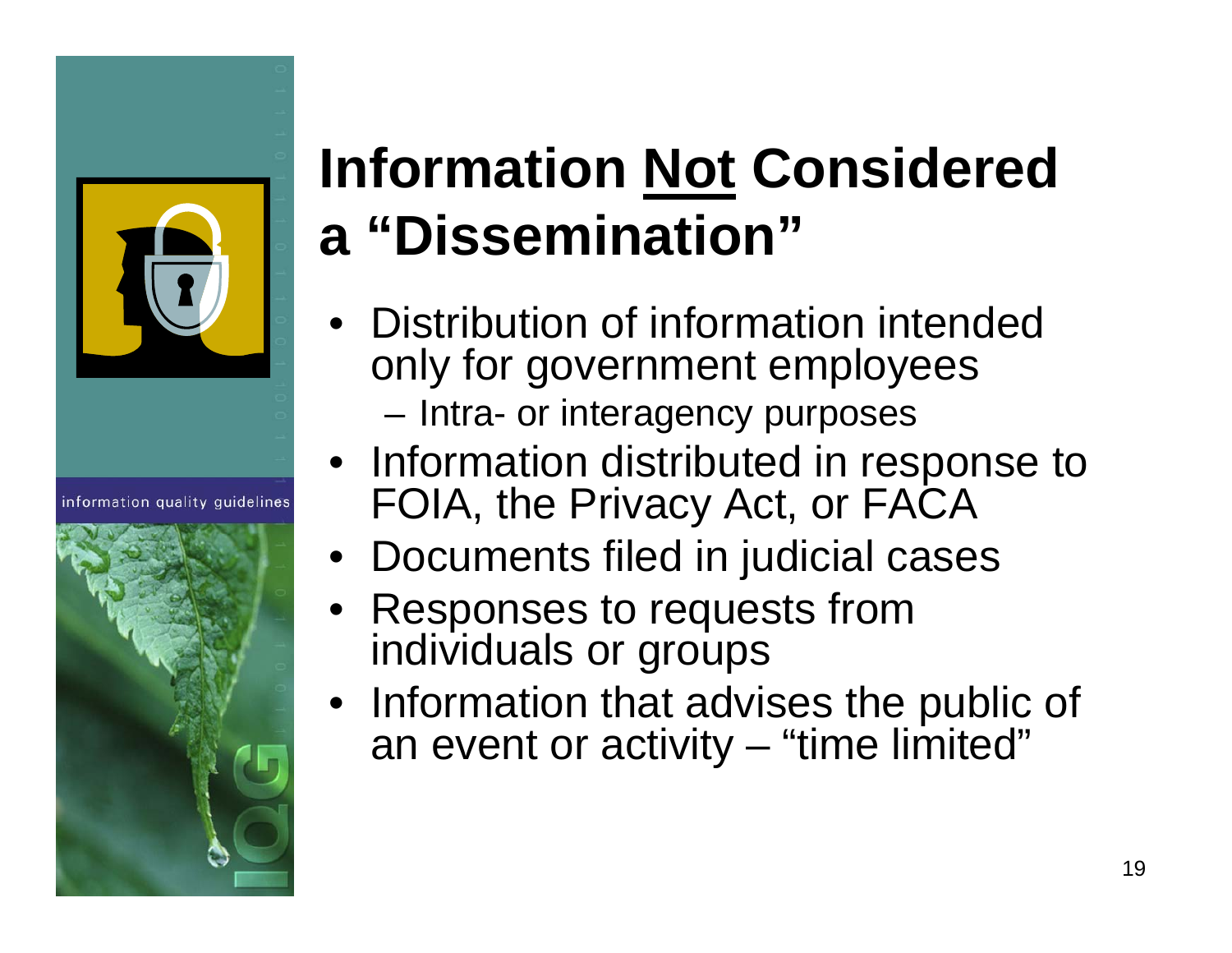### **"Quality" - Essence of the EPA's Guidelines**

- Embrace information quality as a performance measure
- Adopt SDWA96 higher degree of quality principles for "influential" information
	- "influential" information is defined as information determined to have, or does have, clear and substantial impact on important public policies or private sector decisions
		- Requires high degree of transparency

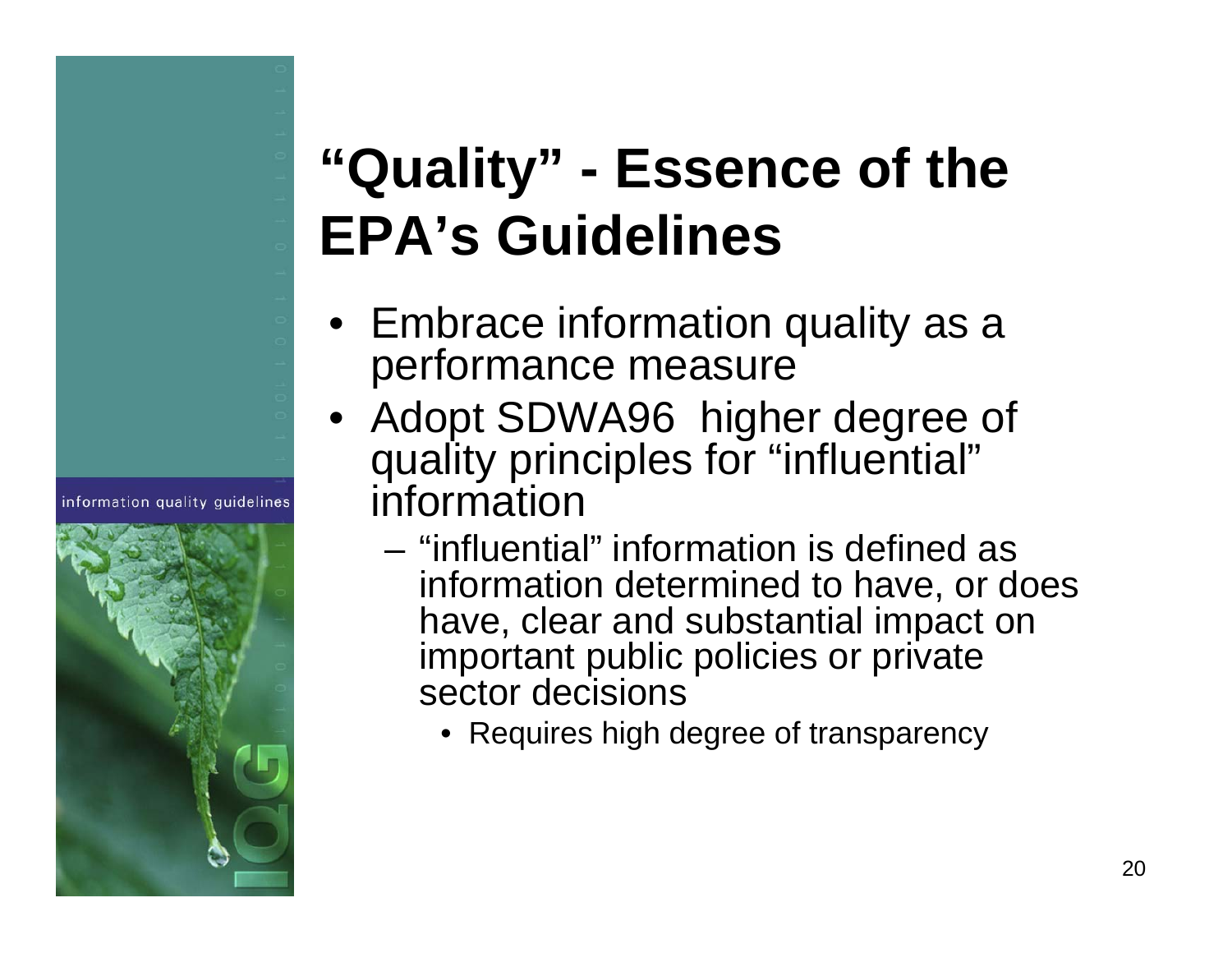### **"Quality" - Essence of the EPA's Guidelines, contd.**

- Examples of "influential" information: Major scientific, technical, economic or social work products subject to EPA Peer Review Policy
	- Tier 1 Rules and Non-rules, including Economically Significant Actions (per E.O.12866)
	- **Links of the Common** case-by-case determinations

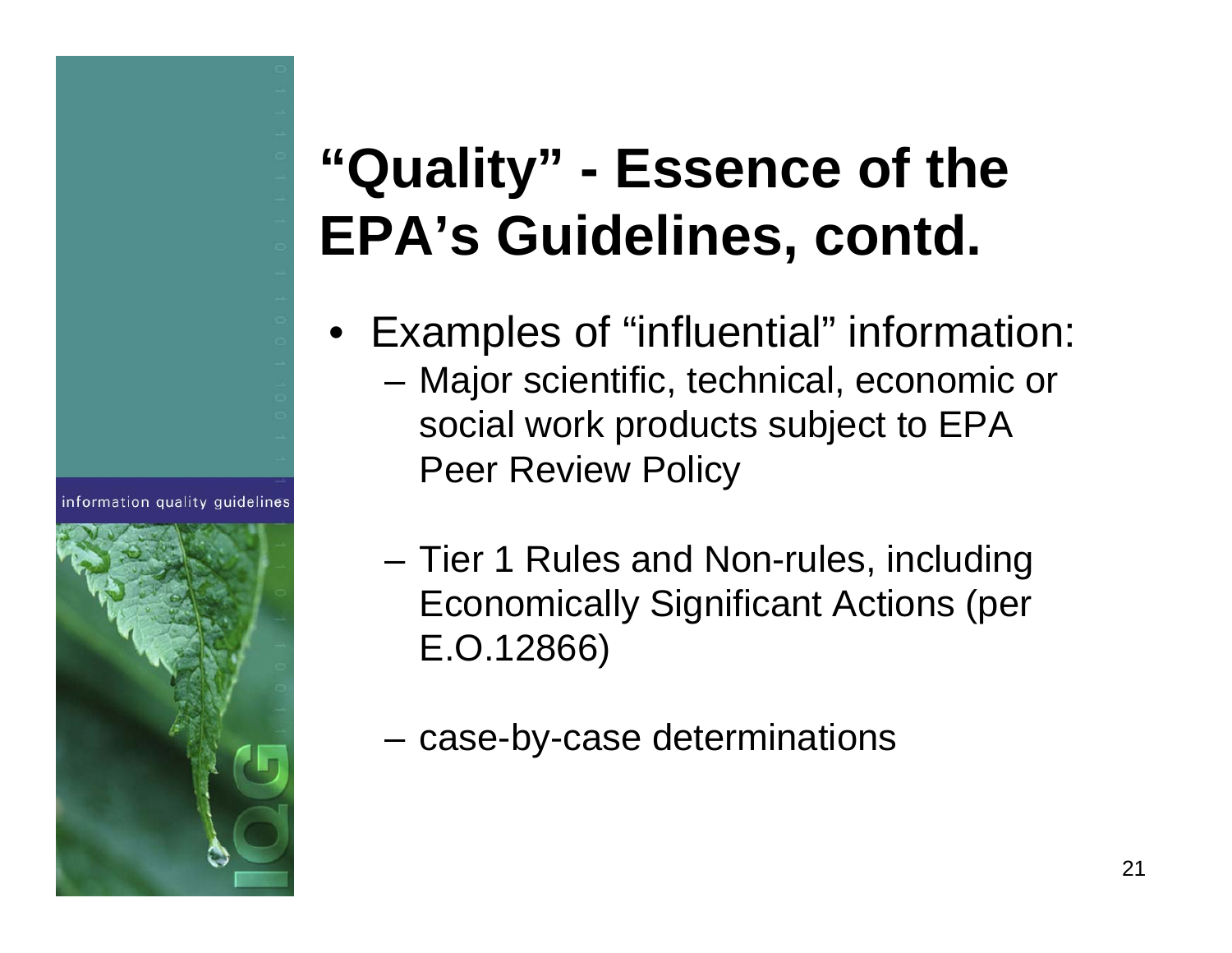

information quality quidelines



# **Administrative Processes for Responding to Requests**

- • Requests for Correction (RFC)
	- Submitted via the EPA Quality mail box, via the mail or faxed
	- "Case manager" on the IQG Team is assigned to facilitate the response process
	- Request is assigned a unique tracking # and posted on the IQG Web site – includes any "related" correspondence and "third party" correspondence
	- Response is reviewed by OGC, AA/OEI, OMB and signed by "information owner" management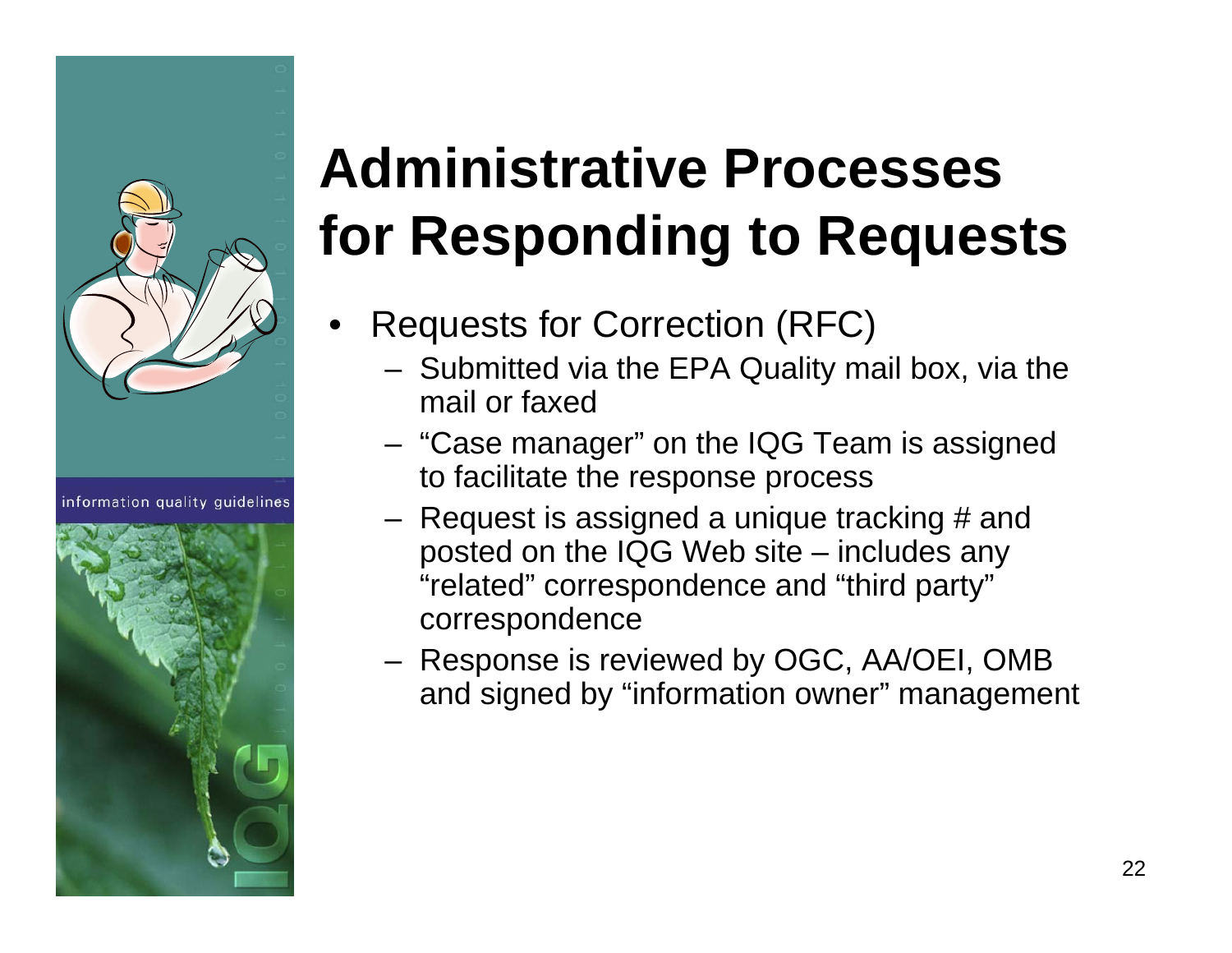

information quality quidelines



# **Administrative Processes for Responding, contd..**

- • Request for Reconsideration
	- Appeal to reconsider the response to the original RFC
		- 90-day submission deadline
		- Provide rationale for the appeal
		- Submit new information if available
- • Undergoes similar processing and tracking
	- May assign a more experienced case manager
- • Appeals get reviewed by the Agency's CIO, Science Advisor, and Economics Advisor
	- conflict of "ownership" requires a substitution of the panel member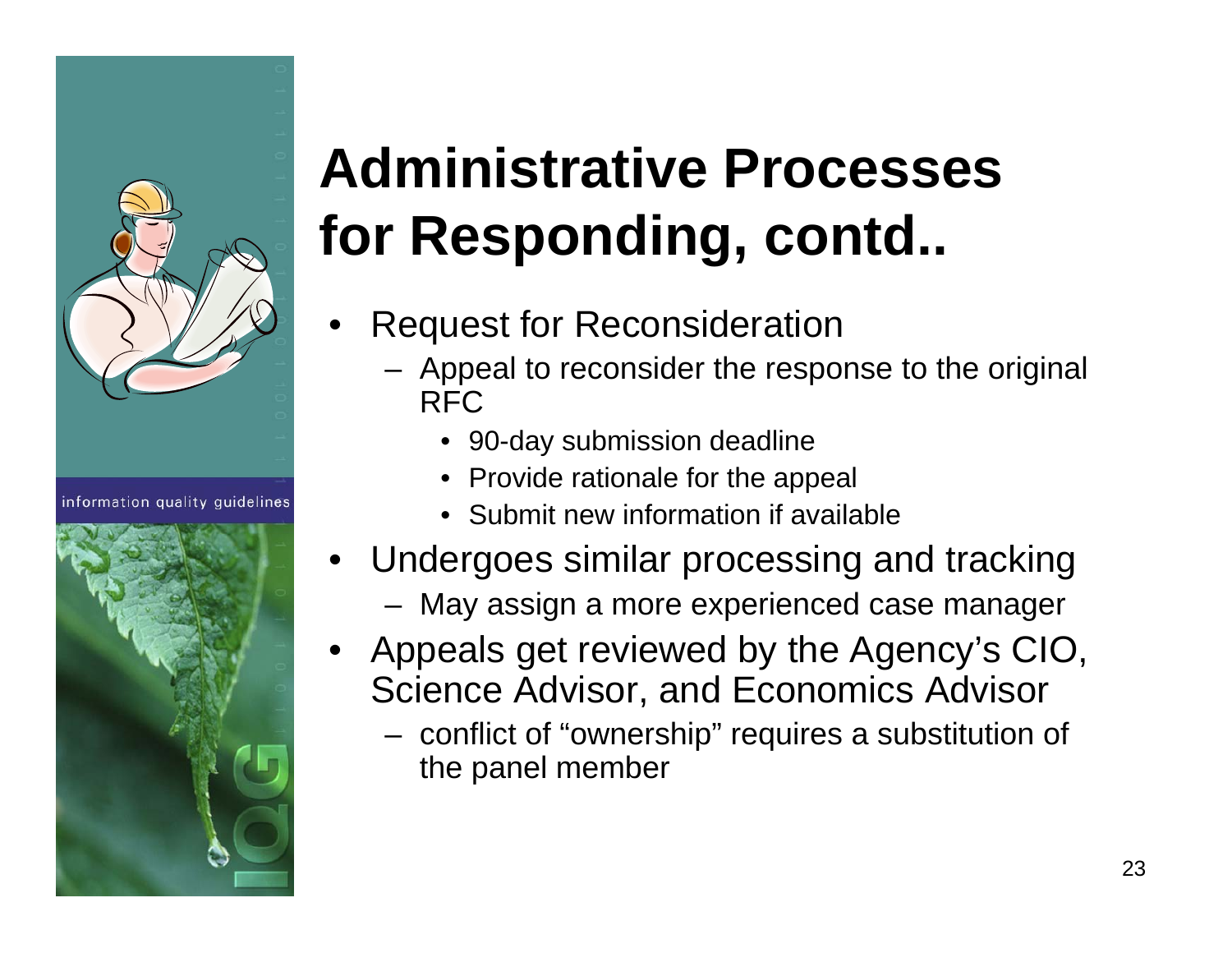

information quality quidelines



# **How Are We Doing?**

- This concludes the second training objective
	- Fifteen minutes for renewal
		- Questions and Answers??

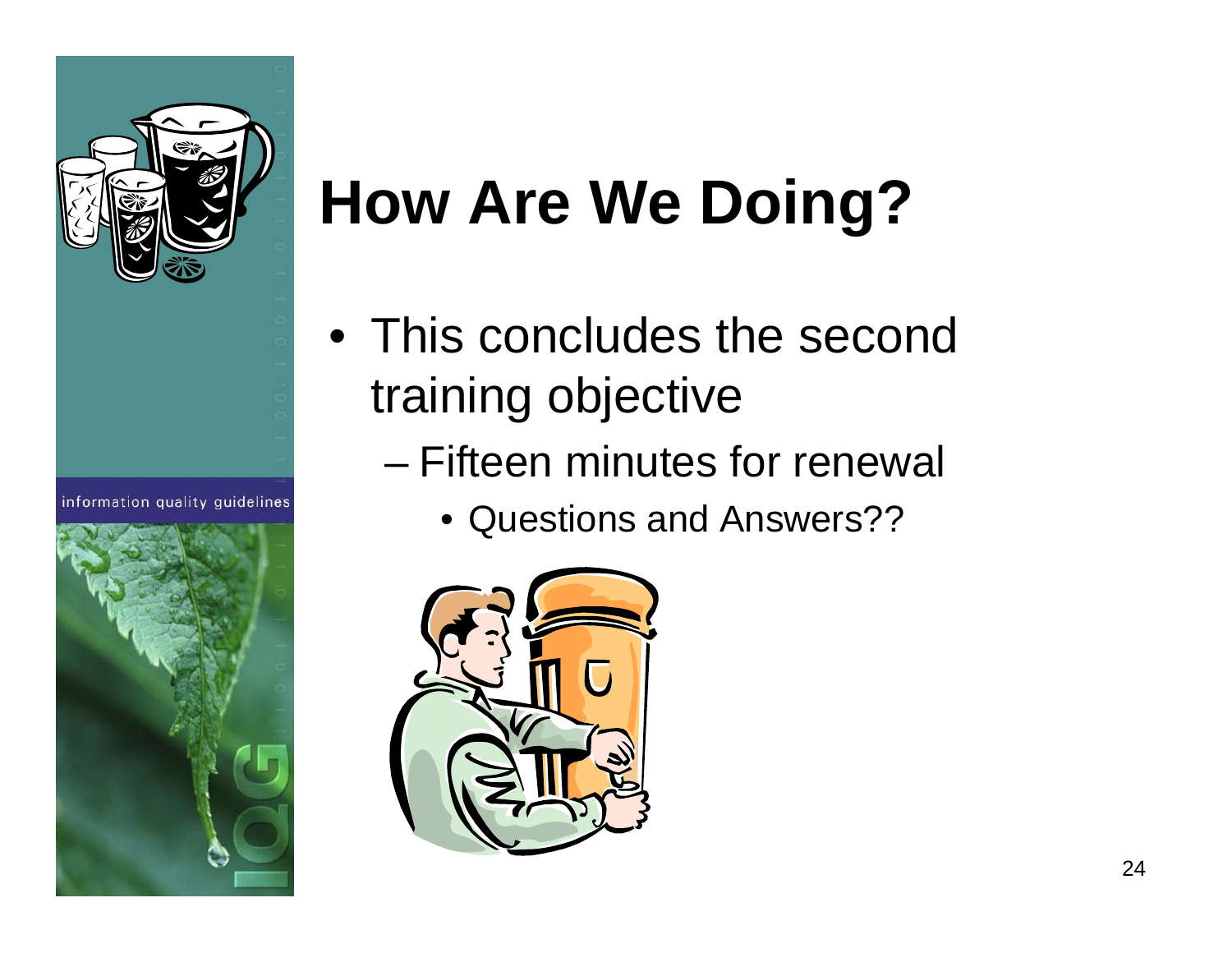

information quality guidelines



**Objective #3**

# **EPA's IQGs**

#### Knowledge of tools and processes that facilitate management of the IQGs at EPA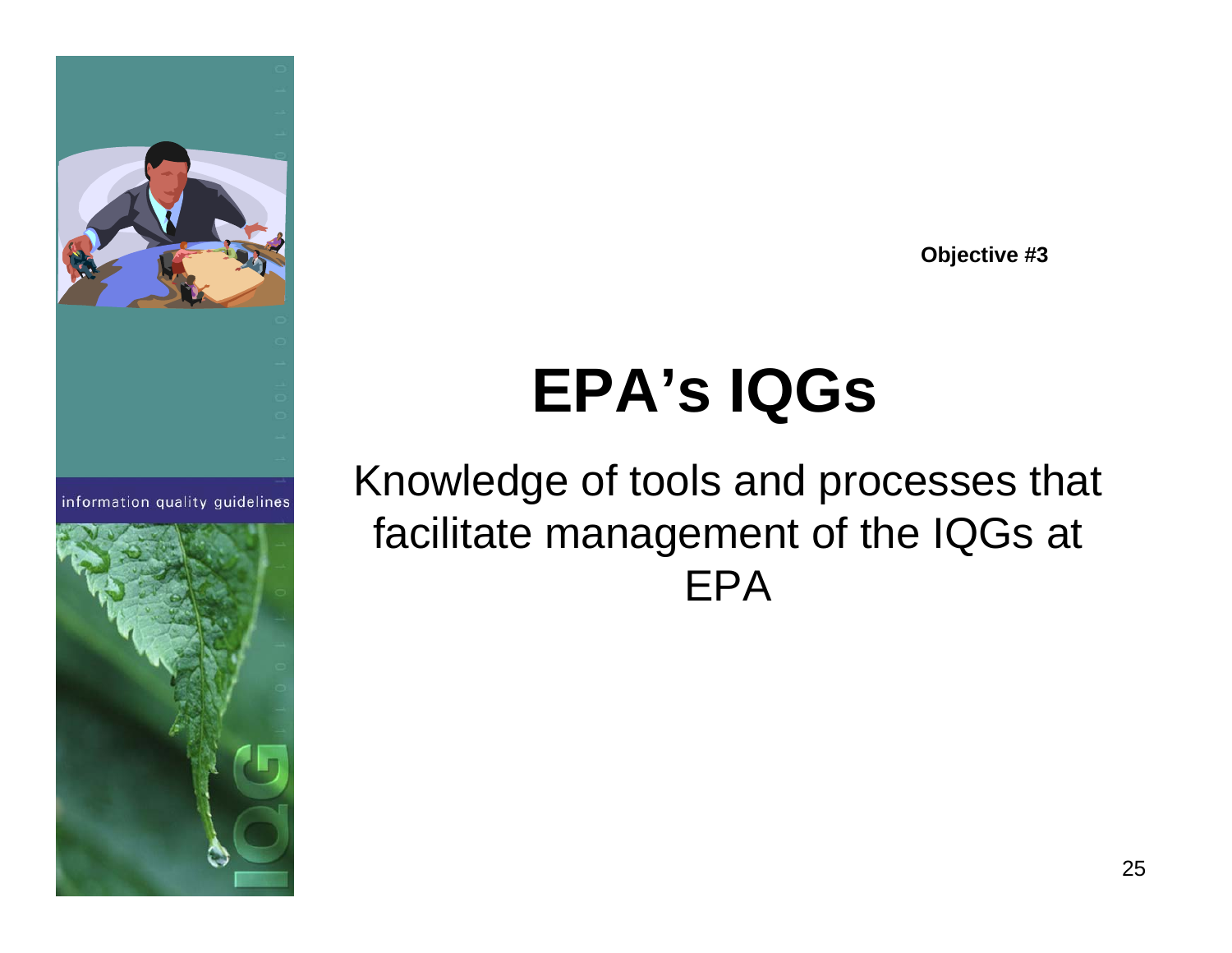

information quality quidelines



#### **Responding to Users of EPA's Disseminated Information**

- • Scoping - Mapping Out the Road to Success
	- Determining applicability of the request
		- Is it "information" and has it been "disseminated"?
		- Which organization is the "information owner?"
		- Does a parallel process exist?
			- Rule-making, peer review, re-registration, NPL?
			- Is there new information that should be considered?
	- Developing the Response
		- "Information owner" develops response in collaboration with the Quality Staff and OGC
	- Draft response is reviewed by AA/OEI and OMB
	- Response Goal is 90 days
		- Issue interim response if longer time is needed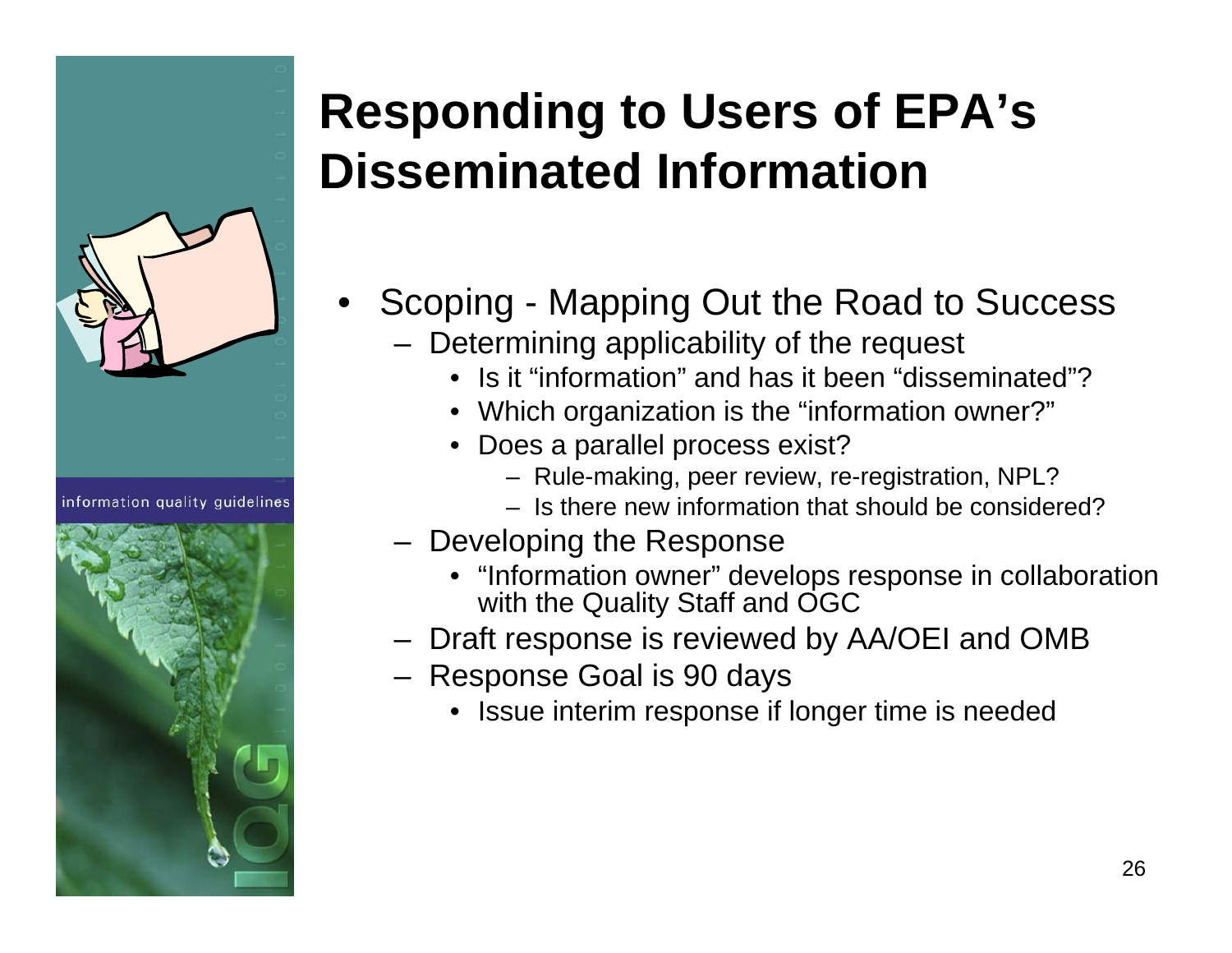

information quality quidelines



# **Are we still Energized?**

- Conclusion of objective #3 Knowledge of tools and processes that facilitate management of the IQGs at EPA
- On to the final objective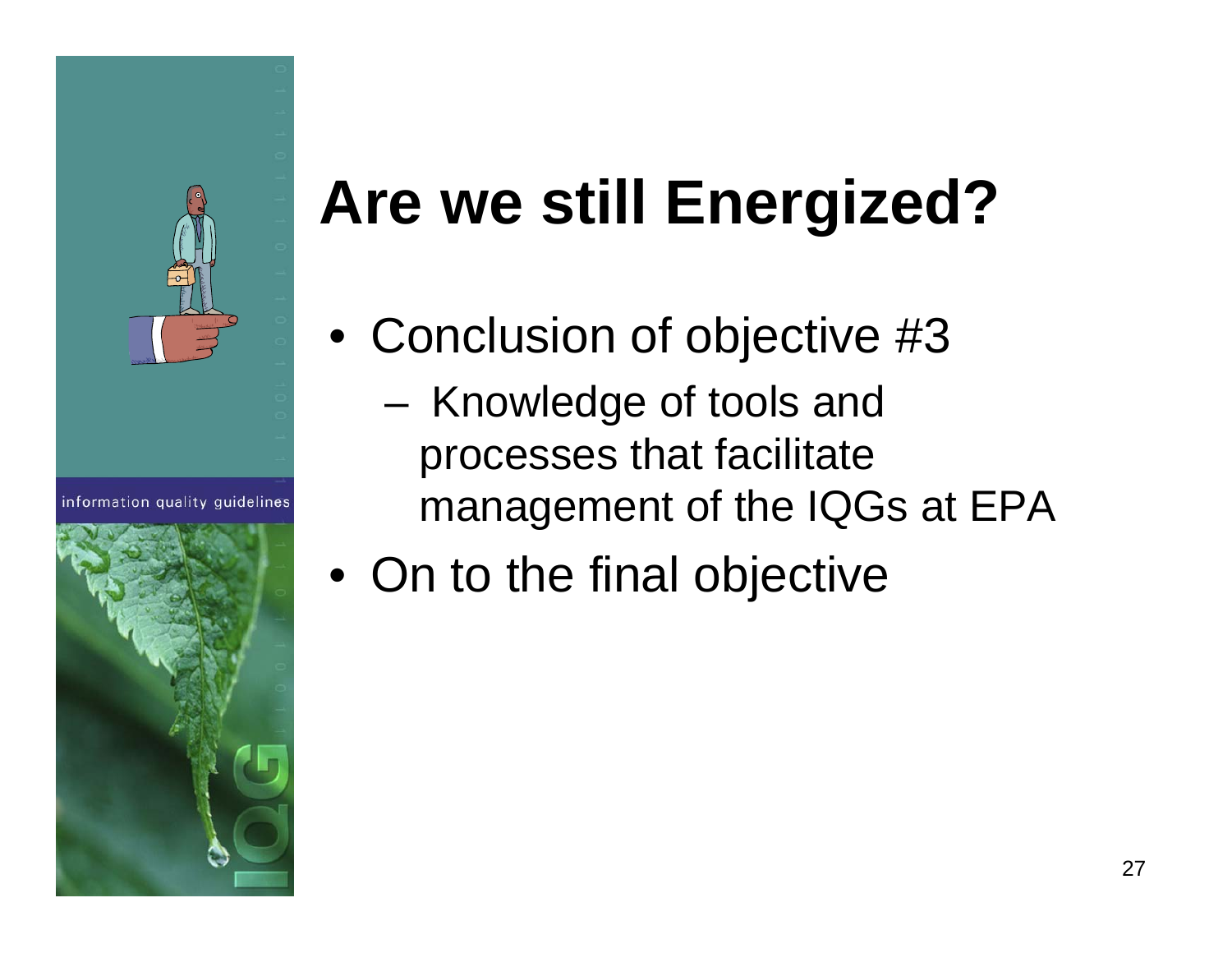

information quality quidelines



# **Learning Objective #4**

• Appreciation of the value of the IQGs in enhancing the quality of EPA's information disseminations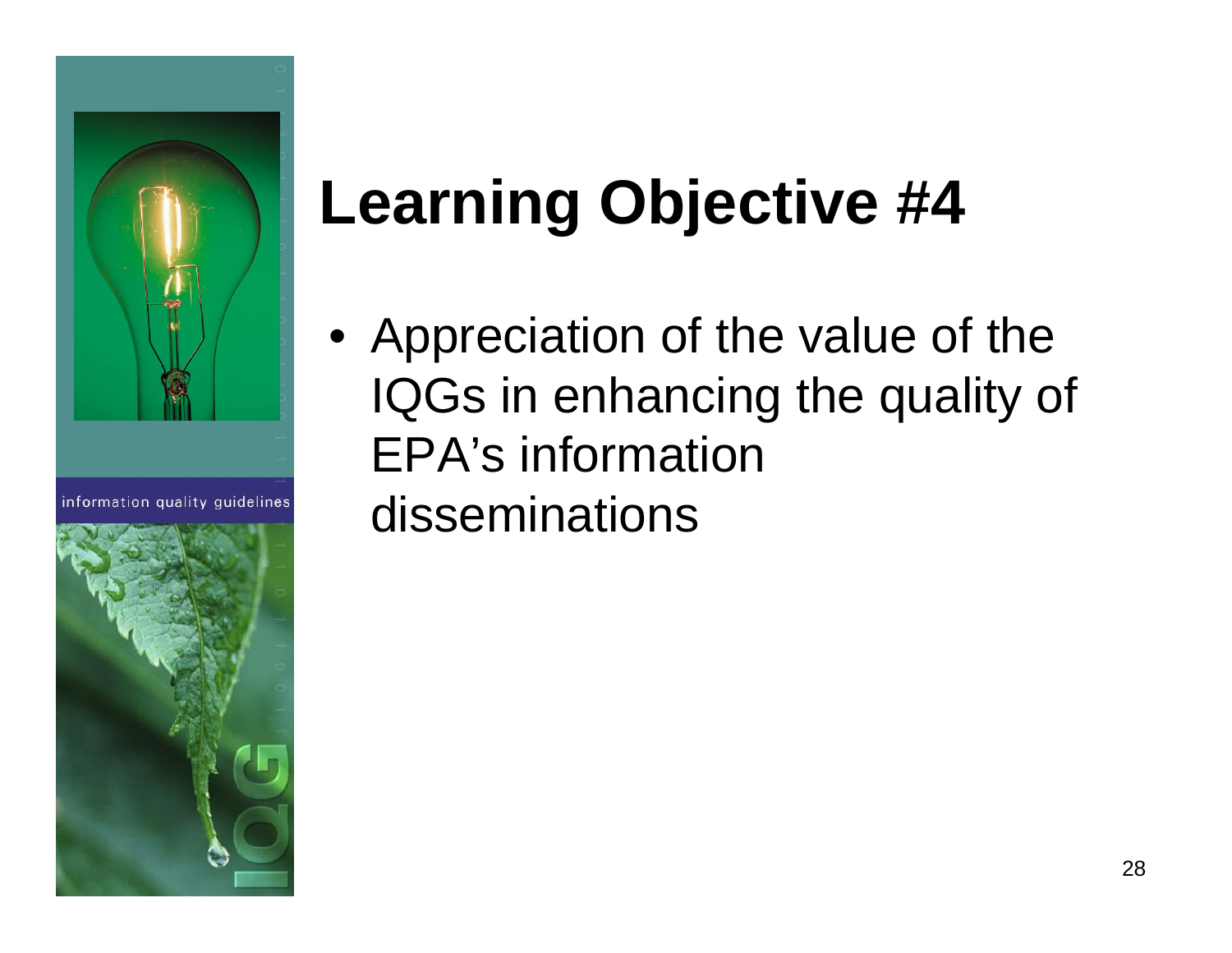# **Sources of Requests**

• Private citizen– 2 RFCs / 1RFR

- Trade/professional organization – 22 RFCs / 5 RFRs
- Corporations – 4 RFCs / 4RFRs
- Government Agencies – 6 RFCs / I RFR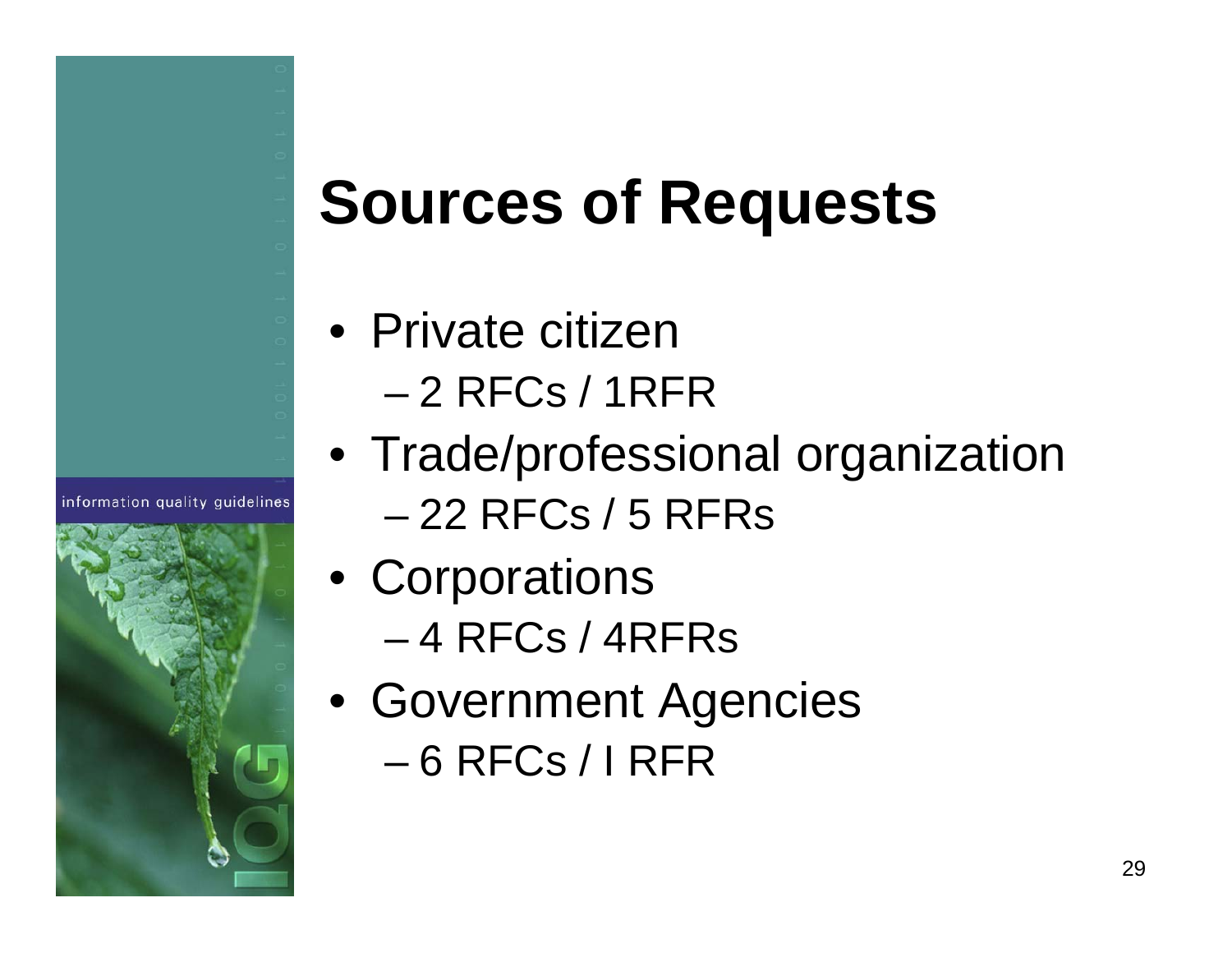

information quality quidelines



# **Types of Requests Received**

- • Challenge to rule-making process
	- Private citizen: challenge to Atrazine (RFC 05001)
- • Challenge to risk assessment
	- Metam Sodium Alliance: challenge to model used in Human Health Risk Assessment (RFC 05004)
- • Challenge to peer review process
	- American Council on Science & Health: Guidelines for carcinogenic risk assessment (RFC 05006)
- • Challenge to policy decisions
	- DOW Chemical Company: QA Project Plan (RFC 04021)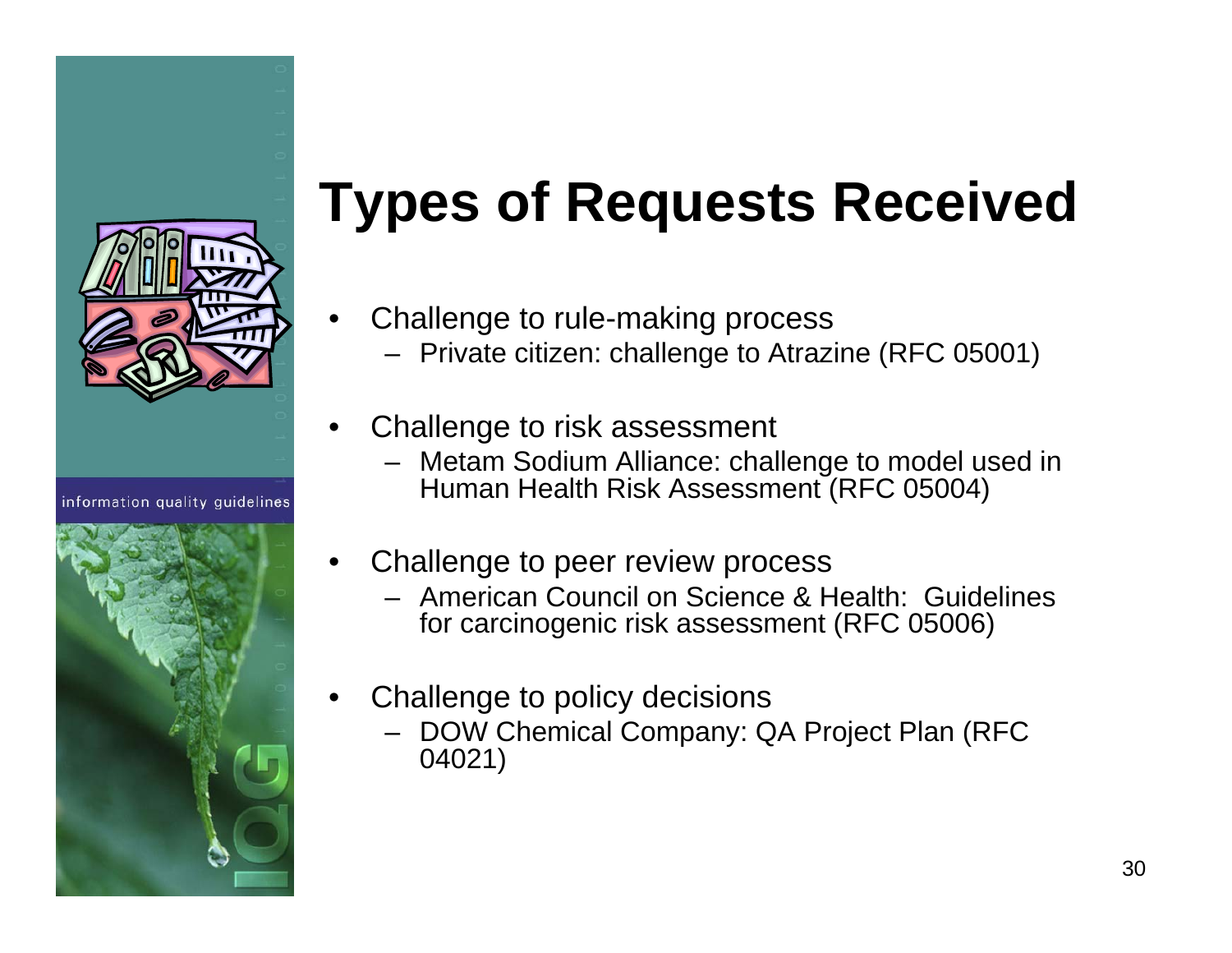### **Types of Requests, contd..**

- Challenge to data contained in EPA's databases used to support a decision or regulation
	- U.S. Chamber of Commerce: challenge to physical/chemical properties (RFR 04019A)
	- American Chemistry Council: challenge to Isopropyl alcohol listing on the Toxics Release Inventory (RFC 0502)



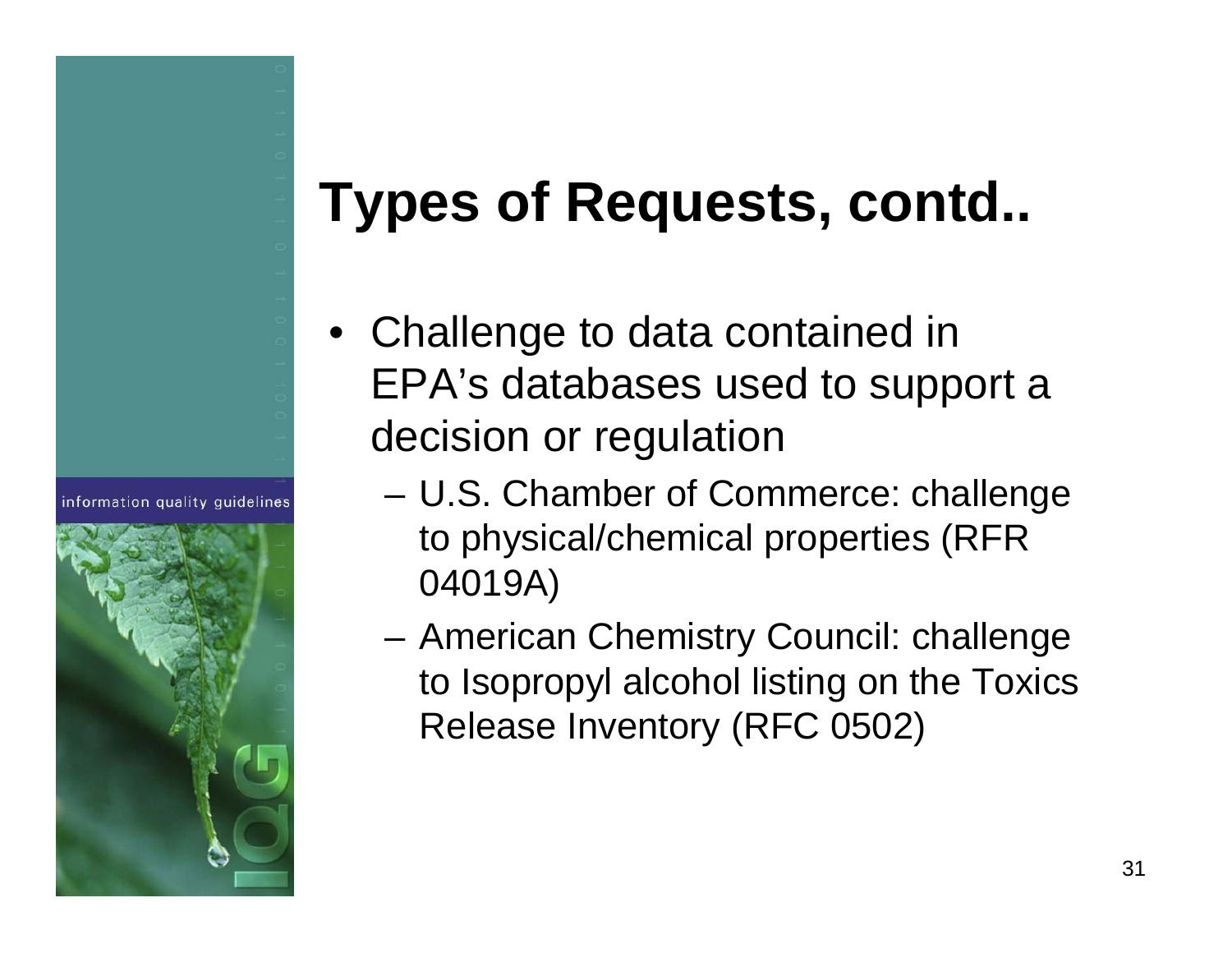### **Impacts of IQG Requests - FY03 to FY06**

- OAR
- OECA
- OEI
- OPPTS
- ORD
- OSWER 3 RFCs
- OW
- Region 4 1 RFC
- Region 6
- 7 RFCs / 1 RFR
- 2 RFCs / 1 RFR
- 7 RFCs / 2 RFRs
- $6$  RFCs  $/$  2 RFRs
- 4 RFCs / 2 RFRs
- 
- 3 RFCs / 2 RFRs
- 
- 1 RFC /1 RFR

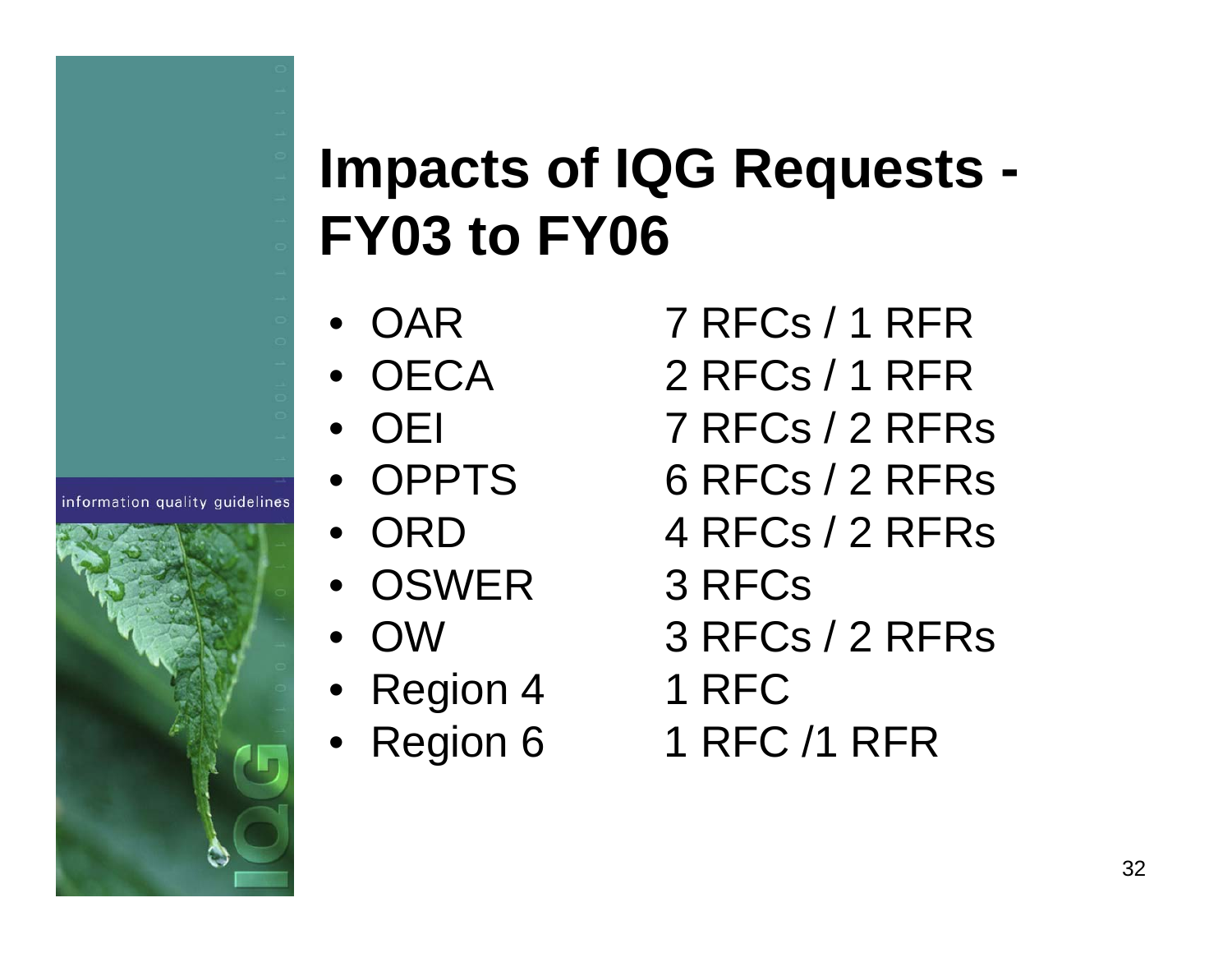

information quality guidelines



# **Performance Measures**

**FY 2003** Received:

**FY 2004** Received:

**FY 2005** Received:

**FY 2006** Received:

Total:

 13 RFCs02 RFRs

 12 RFCs02 RFR01 "influential"

 07 RFCs06 RFR

 02 RFCs01 RFR

34 RFCs / 11 RFRs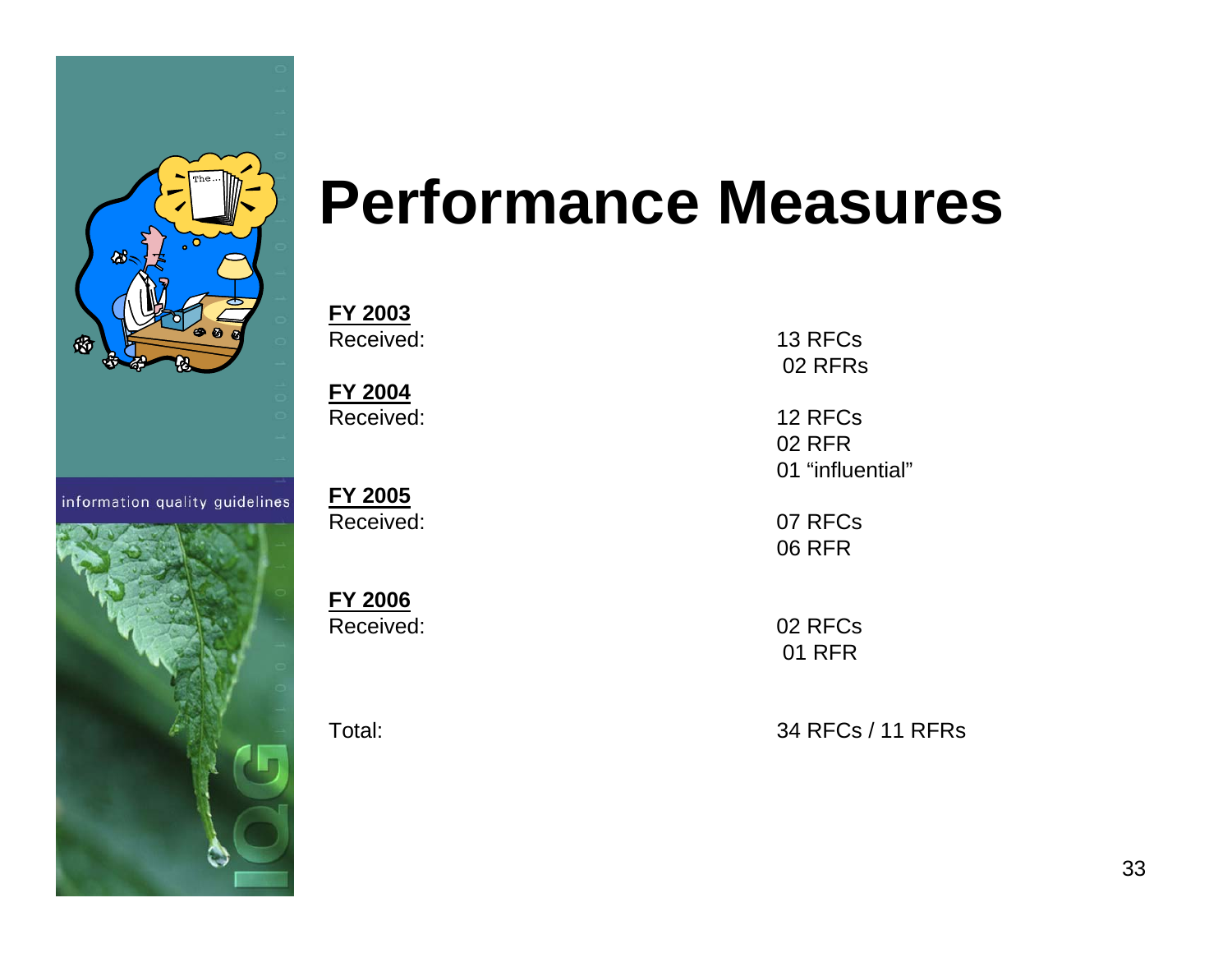

information quality quidelines



# **Measuring Success in FY06**

- • How do we achieve "green" on the scorecard?
	- Process Improvement
		- Time for completing responses
		- Improving internal/external customer service
	- Integrating IQG "quality" principles into the developing EPA Quality Policy Directive
	- Incorporating the IQGs into Quality Management Plans
	- Developing models for pre-dissemination
- At EPA, the IQGs align well with the Agency's goal for using defensible science supported by quality data and information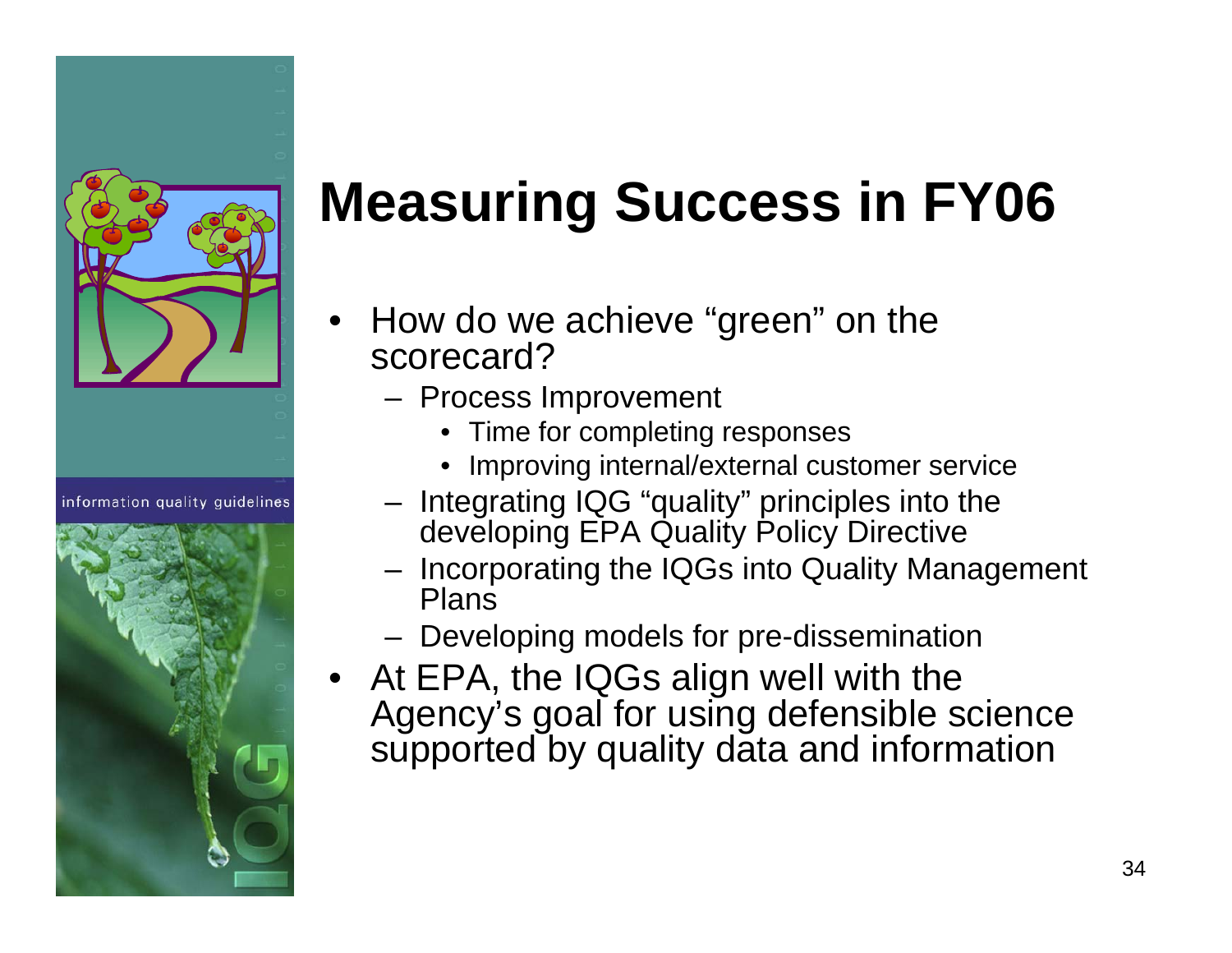

information quality guidelines



#### **EPA's Quality System (Order 5360.1 A2)**

- • Mandatory System
	- Plan
	- Do
	- Check
	- Act

•

 Data Quality Assessment

#### **IQGs**

- •**Guidance** 
	- –Integrity
	- –**Objectivity**
	- –**Utility**
- Pre-dissemination Review

#### **Similar Goals:**

- Quality data
- Defensible decisions
- -Transparent processes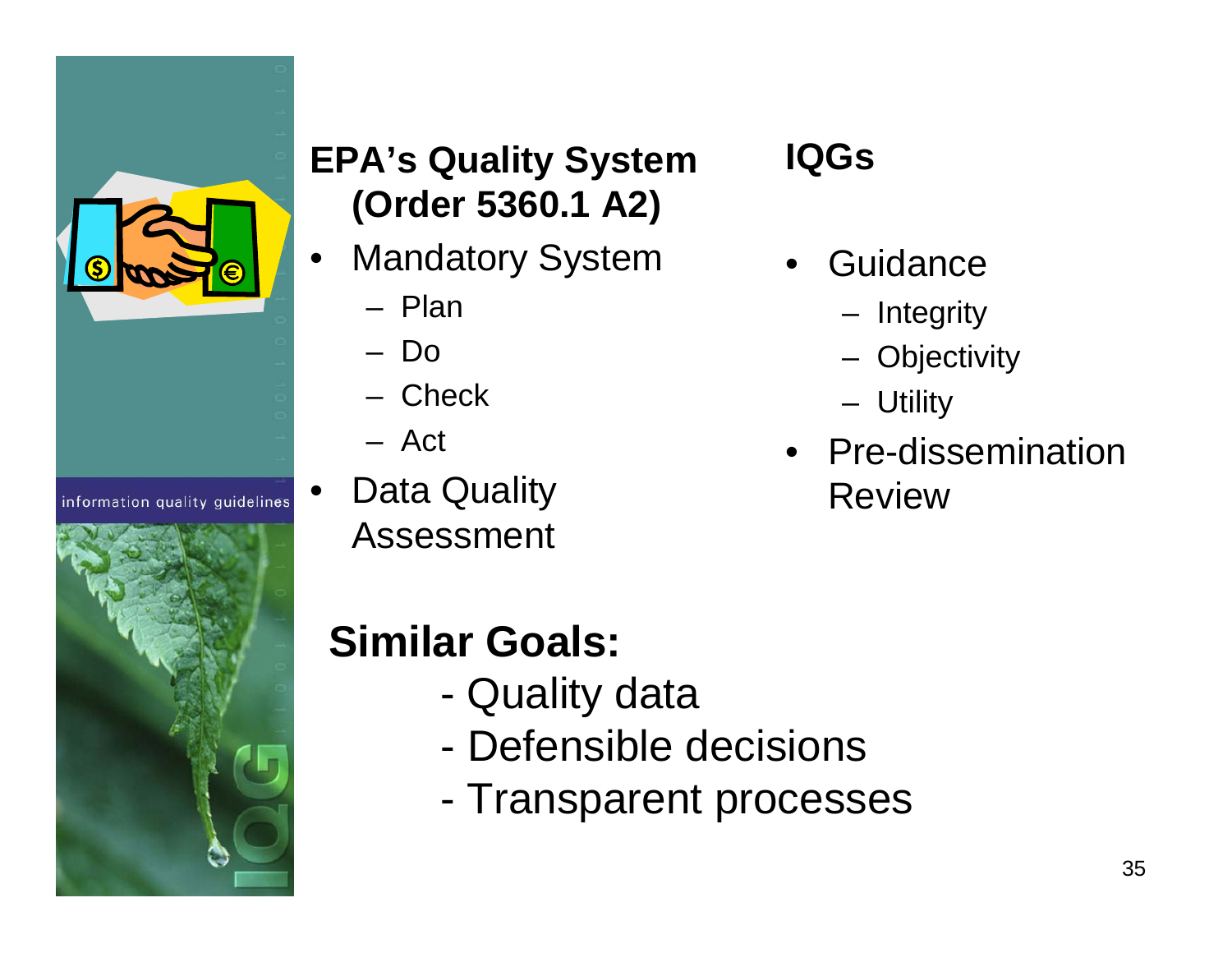

information quality quidelines



#### **What Did I Learn about EPA's Implementation of the IQG?**

- EPA has got it under control
- EPA plans for quality in its work products and other disseminations
- EPA supports the principles of the Information Quality Act
- Responsiveness to the customer is key to success
- Continuous improvement is our goal!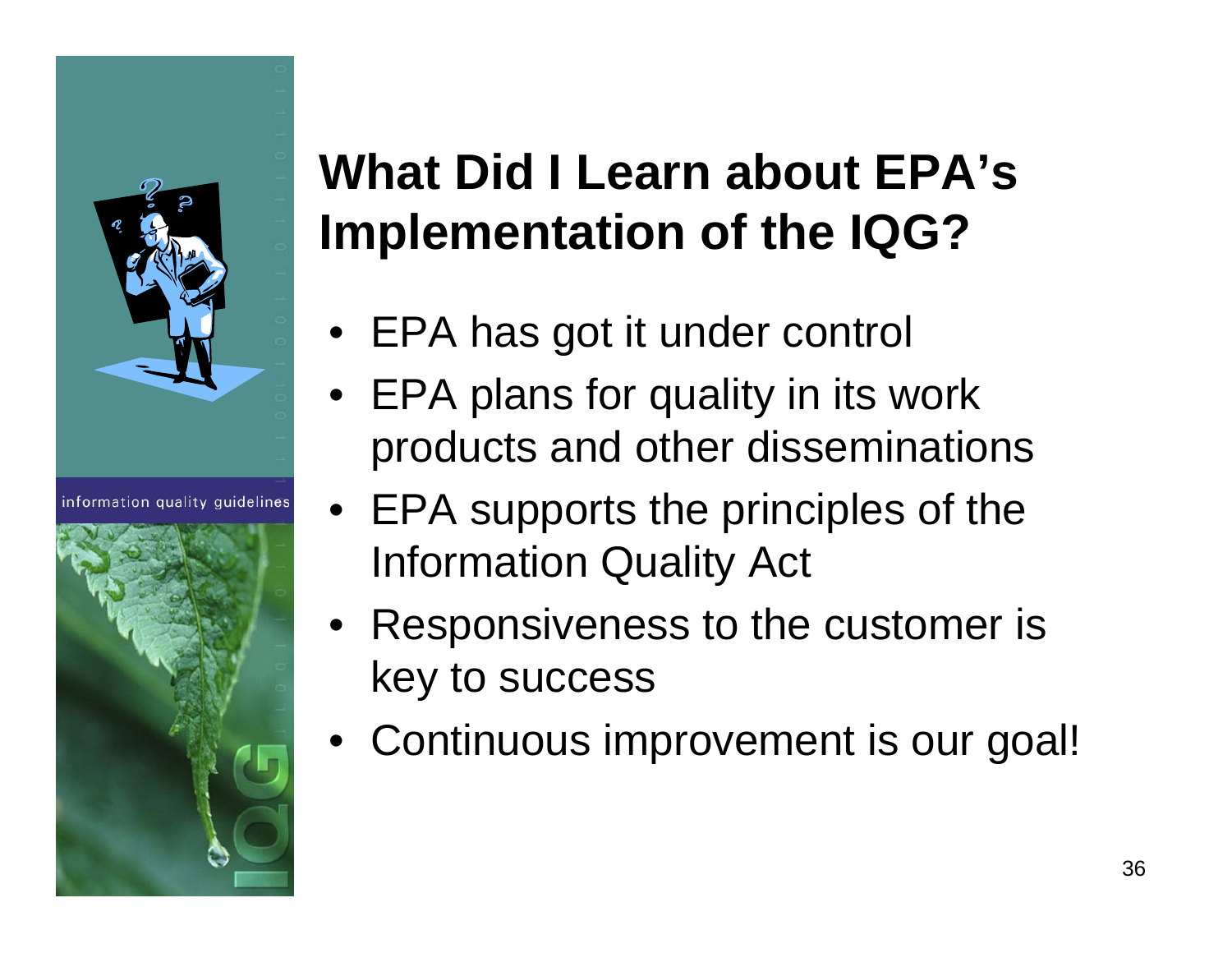# **IQG Officers/Contacts**

- •OAR David LaRoche
- •OCIR Chris Zawlocki
- •OECA Joe Acton

•

•

•

information quality quidelines

•

•

- OEI Jeff Worthington
- OGC Mary Grady
	- OIG Michael Binder
- •OPEI Clay Ogg
- •OPPTS Angela Hoffman
- •ORD Connie Bosma
- • OSWER Kevin Phelps
	- OW Thomas Dabolt
	- SAB Dan Fort
- •Region 1 Gerry Sotolongo
- •Region 2 Kevin Kubik
- •Region 3 John Graves
- •Region 4 Betty Winter
- •Region 5 Gilberto Alvarez
- •Region 6 Thomas Nelson
- •Region 7 John Smith
- •Region 8 Tony Medrano
- •Region 9 Vance Fong
- •Region 10 Dave Tetta